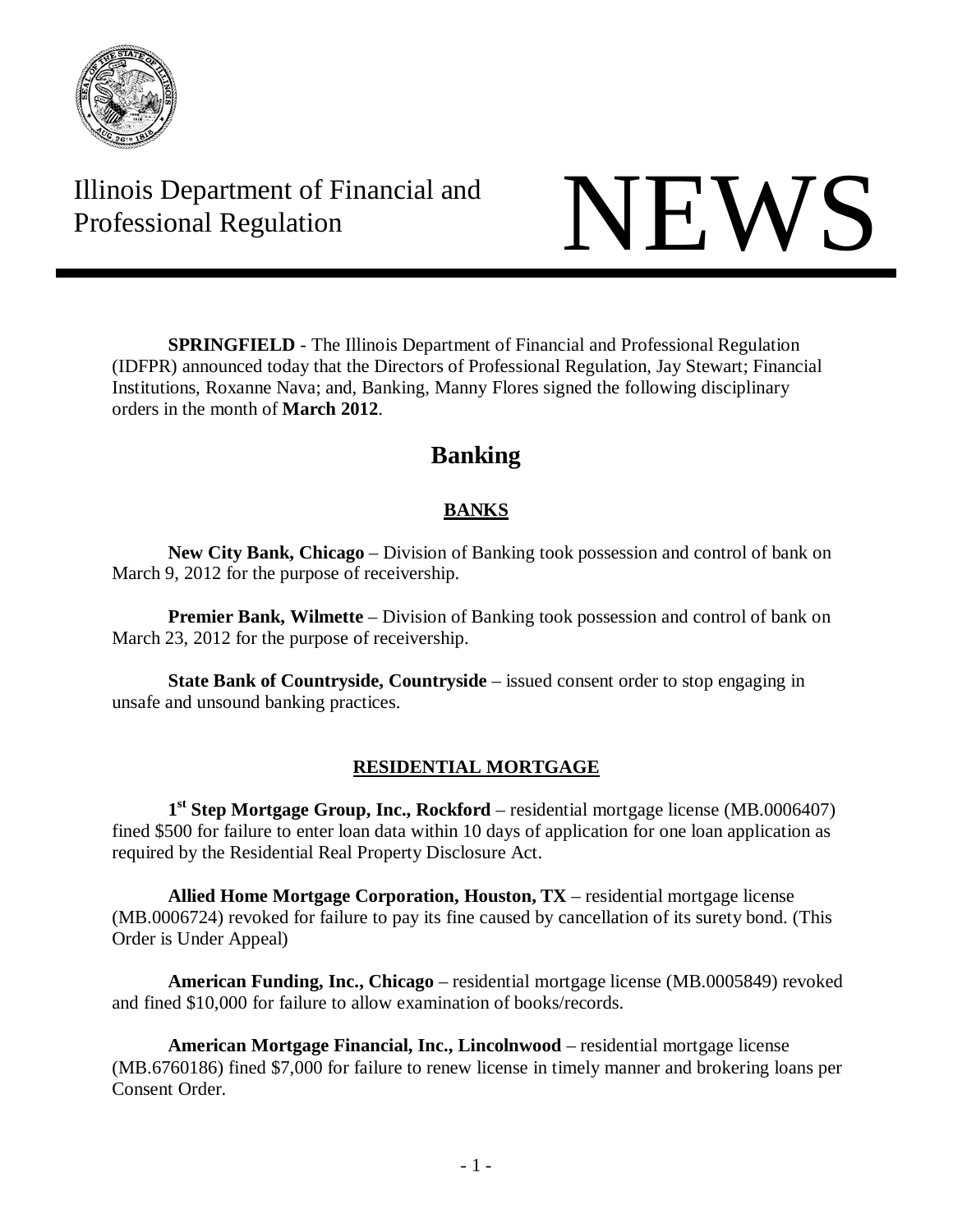**Equity Mortgage Group, Inc., Chicago** – fine rescinded for residential mortgage license (MB.0004897) for failure to timely submit its audit/financial statements report per Consent Order.

**Green Referral, Ltd., La Grange** – fine rescinded for residential mortgage license (MB.0005463) for failure to timely submit its audit/financial statements report per Consent Order.

**Imperium Realty Group, LLC f/k/a Centurion Loss Mitigation Group, Chicago** – fine reduced to \$2,500 and agreed to cease and desist any unlicensed loan modification activities per Consent Order.

**Nationwide Mortgage & Realty, LLC, Lombard** – fine rescinded for residential mortgage license (MB.6760210) for failure to timely submit its audit/financial statements report per Consent Order.

**Royal United Mortgage, LLC, Indianapolis, IN** – residential mortgage license (MB.6760706) fined \$10,000 for failure to renew license in timely manner and brokering loans per Consent Order.

South Suburban Home Loans, LLC, Flossmoor - residential mortgage license (MB.6760197) fined \$3,000 for failure to renew license in timely manner and brokering loans per Consent Order.

**Wabash Financial, Inc. Chicago** – residential mortgage license (MB.6760692) fined \$1,000 for failure to renew license in timely manner and brokering a loan per Consent Order.

# **Financial Institutions**

# **TITLE INSURANCE**

**Greater Illinois Title Company, Chicago –** Title Insurance agent fined in the amount of \$1,000 dollars for conducting activities restricted to Title insurance companies.

# **CREDIT UNION**

**Milledgeville Community Credit Union, Milledgeville** – Credit Union fined in the amount of \$1,000 dollars for failing to provide the department with an external audit for 2010.

# **CURRENCY EXCHANGE**

**Blue Island Currency Exchange, Inc., 12956 S. Western Avenue, Blue Island –** Currency Exchange License (3741) fined \$4,400 for failure to maintain the statutorily required minimum net worth.

**Pulaski-Belmont Currency Exchange, Inc., 3202 N. Pulaski Road, Chicago –** Currency Exchange License (3343) fined \$1,000 for failure to maintain the statutorily required minimum net worth.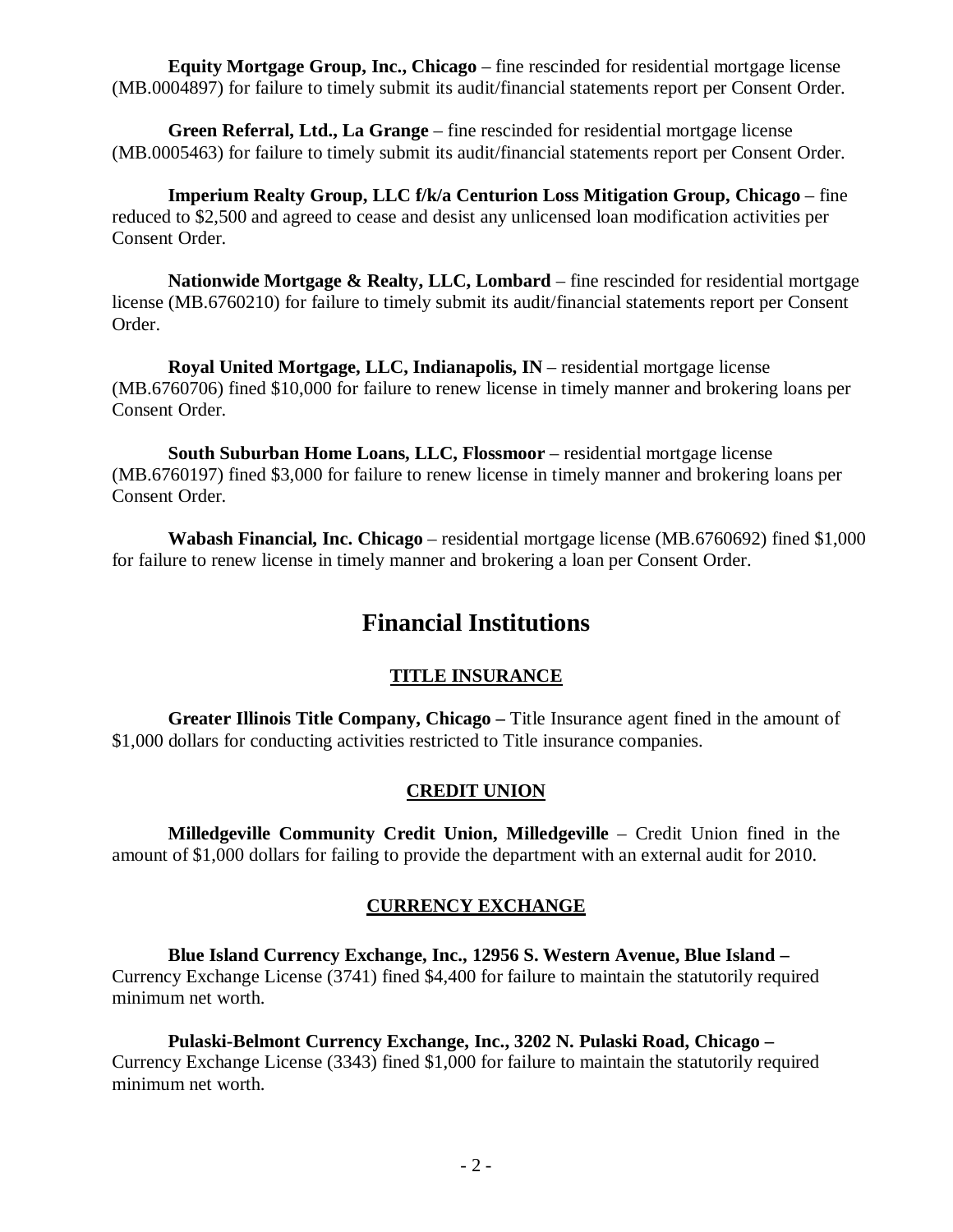**Racine & 83rd Currency Exchange, Inc., 8260 S. Racine Avenue, Chicago –** Currency Exchange License (2828) fined \$1,000 for failure to maintain the statutorily required minimum net worth.

#### **CONSUMER CREDIT**

**AAA My Cash Services, Inc., Hanover Park –** CILA License (3502) fined \$3,850 for the following violations: Licensee did not follow required procedures when ceasing operations, closing business, or filing for bankruptcy and other violations.

**A-1 Cash Loans, Inc., Bloomington** – CILA License (1807) fined \$2,000 for the following violation: Licensee did not maintain a positive net worth of a minimum of \$30,000.

**A to Z Credit Lenders, Inc., Woodstock –** CILA License (3132) fined \$1,300 for the following violations: Improper simple interest calculations and other violations.

**AFC LLC, Sunrise, FL –** SFA License (1227) fined \$1,400 for the following violations: Licensee did not send borrower a Notice of the Right to Redeem with all required information and other violations.

**Ace Cash Express, Inc., South Elgin –** PLRA License (1412) fined \$2,775 for the following violations: licensed location did not prominently display the license or renewal certificate and other violations.

**Ace Cash Express, Inc., West Dundee** – PLRA License (1410) fined \$6,000 for the following violation: Lender presented dishonored check, ACH debit, or other item more than twice.

**Advance America, Peoria –** PLRA License (1047) fined \$1,000 for the following violation: Lender did not obtain any official documentation of the borrower's income before making a payday or title-secured loan.

**Advance America, Bradley –** CILA License (1522) fined \$2,125 for the following violations: The loan document or other legal instrument contains blanks and other violations.

**Advance America, Lansing –** CILA License (3291) fined \$1,475 for the following violations: Licensee did not properly maintain loan records for two years after final entry and other violations.

**Americash Loans, LLC, Chicago –** CILA License (2570) fined (\$7,200 for the following violations: The annual percentage rate is not accurately disclosed and other violations.

**Auto Title Loan Store of Illinois, LLC** – CILA License (2657) fined \$80,800 for the following violations: Licensee did not allow free access to offices, places of business, books, accounts, papers, records, files, safes, vaults and other violations.

**Automotive Capital Resources, LLC, Radcliff –** SFA License (1285) fined \$3,000 for the following violation: Improper simple interest calculations.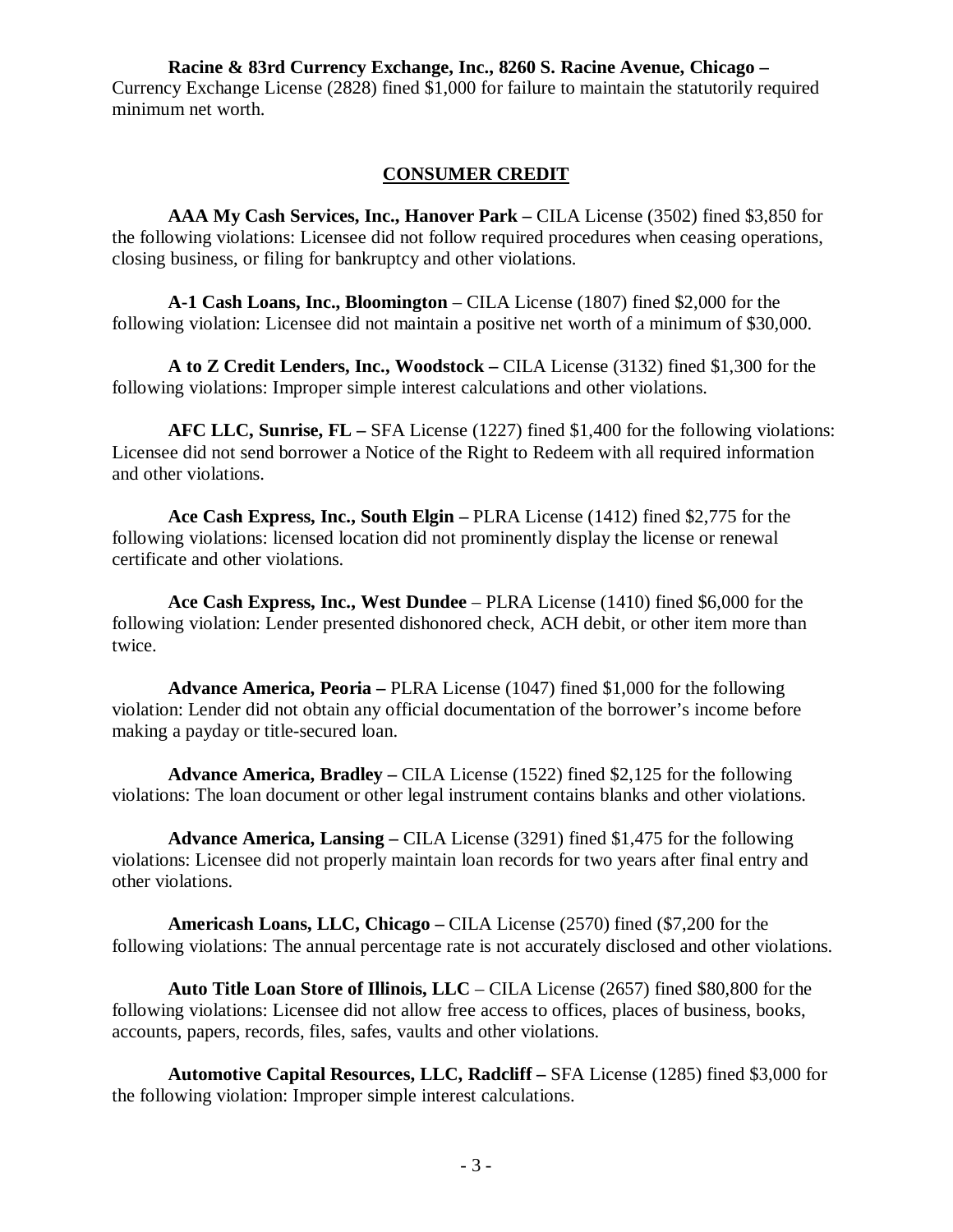**Bally Total Fitness Corporation, Chicago –** SFA License (760) fined \$2,150 for the following violations: Licensee maintains records off site without the Directors preapproval.

**Beneficial Financial I, Inc., Melrose Park –** CILA License (350) fined \$2,000 for the following violation: Improper simple interest calculations.

**Beneficial Financial I, Inc., Crystal Lake –** CILA License (1882) fined \$1,300 for the following violations: Improper simple interest calculations and other violations.

**CMK Investments, Inc., Woodridge –** CILA/SFA license (3352) fined \$1,200 for the following violations: Security is not properly disclosed and other violations.

**Chicago Finance Center, Chicago –** CILA License (3470) fined \$4,800 for the following violations: The annual percentage rate is not accurately disclosed and other violations.

**Community Lenders, Inc., Peru –** CILA License (2894) fined \$2,525 for the following violations: Recording fee or closing cost is collected but not paid and other violations.

**Check into Cash of Illinois, LLC, Springfield –** CILA License (1292) fined \$1,150 for the following violations: The loan document or other legal instrument contains blanks and other violations.

**Check into Cash of Illinois, Inc., Collinsville –** PLRA License (1206) fined \$11,000 for the following violations: Lender did not input accurate information into the database to determine if the obligor was eligible for a loan and other violations.

**Check into Cash of Illinois, LLC, Kankakee –** CILA License (1295) fined \$1,000 for the following violation: Improper simple interest calculation.

**Check into Cash of Illinois, Inc., Matteson –** CILA License (1623) fined \$1,500 for the following violation: Annual percentage rate and finance charge in the truth in lending disclosure are not more conspicuous than the other items in the disclosure. All disclosures should be made clearly, conspicuously and in meaningful sequence.

**Citifinancial, Inc., West Burlington, IA –** CILA License (2214) fined \$2,000 for the following violation: Improper simple interest calculation.

**Citizens Finance Company, Dubuque** – SFA License (877) was fined \$3,925 for the following violations: Licensee did not rebate the correct amount of unearned credit life insurance premium.

**Cottonwood Financial Illinois, LLC, Elgin** – PLRA License (1584) fined \$2,325 for the following violations: Licensee is not maintaining turndown Files. Original documents, or approved equivalents, not cancelled or returned following payoff and other violations.

**Cottonwood Financial Illinois, LLC, Crest Hill –** CILA License (3365) fined \$3,350 for the following violations: The loan document or other legal instrument contains blanks and other violations.

**Cottonwood Financial Illinois, LLC, Wood River** – CILA License (3444) fined \$2,000 for the following violation: Improper simple interest calculation.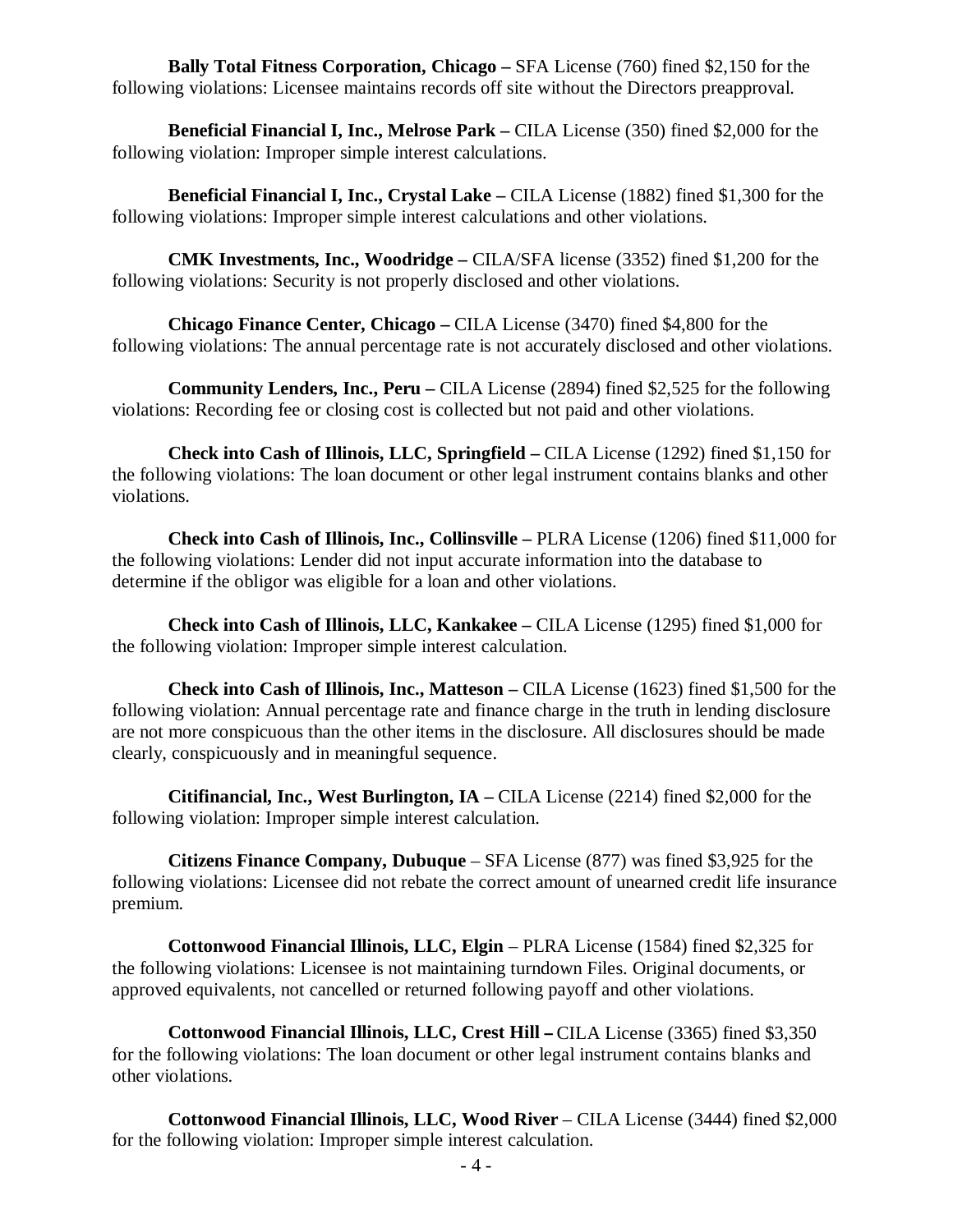**Cottonwood Financial Illinois, LLC, Kankakee –** CILA License (3473) fined \$7,975 for the following violations: Executed copy of paid in full contract or other legal document retained in file but not stamped "PAID IN FULL" or equivalent and other violations.

**Cottonwood Financial Illinois, LLC, Du Quoin –** CILA License (3367) fined \$2,700 for the following violations: Repossession file does not contain signed receipts showing the collateral purchased, the amount paid and the name of the obligor and other violations.

**Cottonwood Financial Illinois, LLC, Harrisburg –** CILA License (3448) fined \$2,200 for the following violations: Improper simple interest calculations and other violations.

**Cottonwood Financial Illinois, LLC, Peoria –** PLRA License (1580) fined \$1,325 for the following violations: The loan or other legal instrument contains blanks and other violations.

**Cottonwood Financial Illinois, LLC, Pontiac –** CILA License (3366) fined \$1,450 for the following violations: Improper simple interest calculations and other violations.

**Cottonwood Financial Illinois, LLC, Morris –** CILA License (3379) fined \$18,150 for the following violations: Improper simple interest calculations and other violations.

**Decatur Acceptance Corporation, Decatur –** SFA License (1079) fined \$1,025 for the following violations: Licensed location did not prominently display the license or renewal certificate and other violations.

**Eastside Finance Company, Inc., Elgin** – SFA License (661) fined \$1,550 for the following violations: Acts and rules are not in the permanent file and other violations.

**Evergreen Financial, LLC, Chicago**- CILA License (2484) fined \$1,150 for the following violations: Amendment to closed-end contract or retail contract was signed by obligor and lender and other violations.

**Fidex Lending, Inc., San Francisco, CA –** CILA License (3429) fined \$2,075 for the following violations: Licensed location did not prominently display the hours of operation and other violations.

**Final Finance, Inc., Bensenville –** SFA License (1162) fined \$2,275 for the following violations: Licensed location did not prominently display the license or renewal certificate and other violations.

**Future Finance Company Inc., Oak Forest –** CILA/SFA License (2579) fined \$1,650 for the following violations: Licensee imposed a fee on borrowers for making phone and credit card payments and other violations.

**Great Lakes Specialty Finance, Inc., South Holland –** CILA License (3064) fined \$9,175 for the following violations: The loan document or other legal instrument contains blanks and other violations.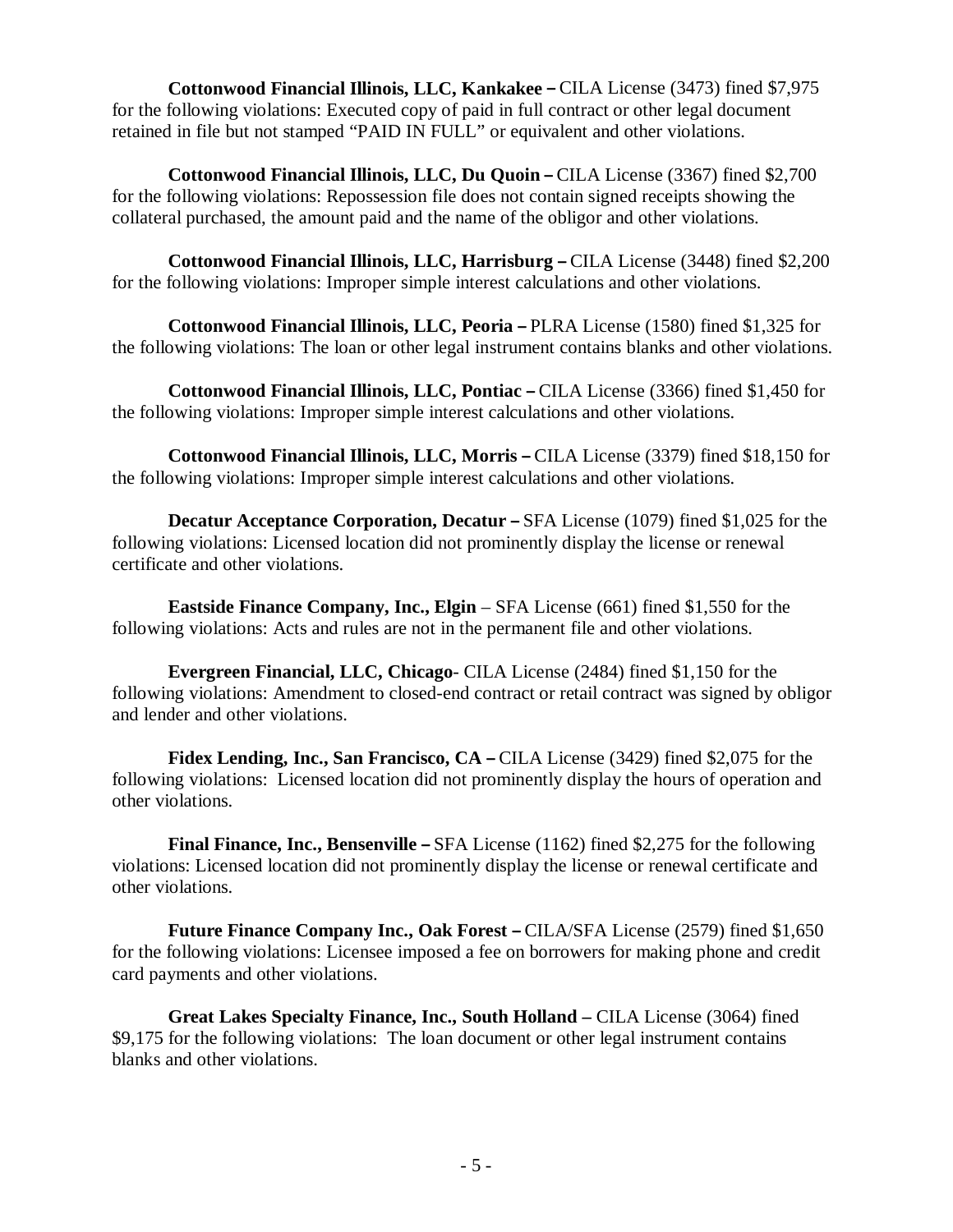**Great Lakes Specialty Finance, Inc., O'Fallon –** CILA License (3072) fined \$1,950 for the following violations: The file of original paper for the loan is not properly maintained and other violations.

**Great Lakes Specialty Finance, Inc., Glenwood –** CILA License (3089) fined \$10,150 for the following violations: The loan Document or other legal instrument contains blanks and other violations.

**Great Lakes Specialty Finance, Inc., Glendale Heights –** CILA License (3090) fined \$3,000 for the following violations: improper simple interest calculations and other violations.

**Great Lakes Specialty Finance, Inc., Calumet City –** PLRA License (1090) fined \$2,000 for the following violations: The lender made a payday loan but there is no evidence of a signed written agreement and other violations.

**Great Lakes Specialty Finance, Inc., Berwyn –** PLRA License (1086) fined \$5,950 for the following violations: Security is not properly disclosed and other violations.

**Great Lakes Specialty Finance, Inc., Bloomington –** PLRA License (1112) fined \$1,525 for the following violations: Original documents or approved equivalent, not cancelled or returned following payoff and other violations.

**Great Western TV, Inc., Lincoln –** CILA License (2681) fined \$27,075 for the following violations: Wage assignment was accepted from borrower that contained blank spaces and other violations.

**Green Hill Financial, LLC, Chicago –** SFA License (1311) fined \$3,000 for the following violation: Improper simple interest calculations.

**Harris Loan & Mortgage Corporation, Maywood –** CILA License (389) fined \$2,050 for the following violations: Licensed location did not prominently display the license or renewal certificate and other violations.

**Hyundai Capital America, Fountain Valley, CA –** SFA License (697) fined \$2,000 for the following violations: Paid contract is not properly dated and other violations.

**Illinois Catalog Sales, Inc., Joliet –** CILA license (1890) fined \$1,350 for the following violations: The loan document or other legal instrument contains blanks and other violations.

**Illinois Lending Corporation, Molina –** PLRA License (1636) fined \$2,425 for the following violations: The loan document or other legal instrument contains blanks and other violations.

**Illinois Lending Corporation, LaGrange –** PLRA License (1512) fined \$6,150 for the following violations: Original documents, or approved equivalent, not cancelled or returned following payoff and other violations.

**Illinois Title Loans, Inc., Arlington Heights –** CILA License (1837) fined \$6,750 for the following violations: Lender made a title-secured loan with a scheduled monthly payment exceeding 50% of the obligor's gross income and other violations.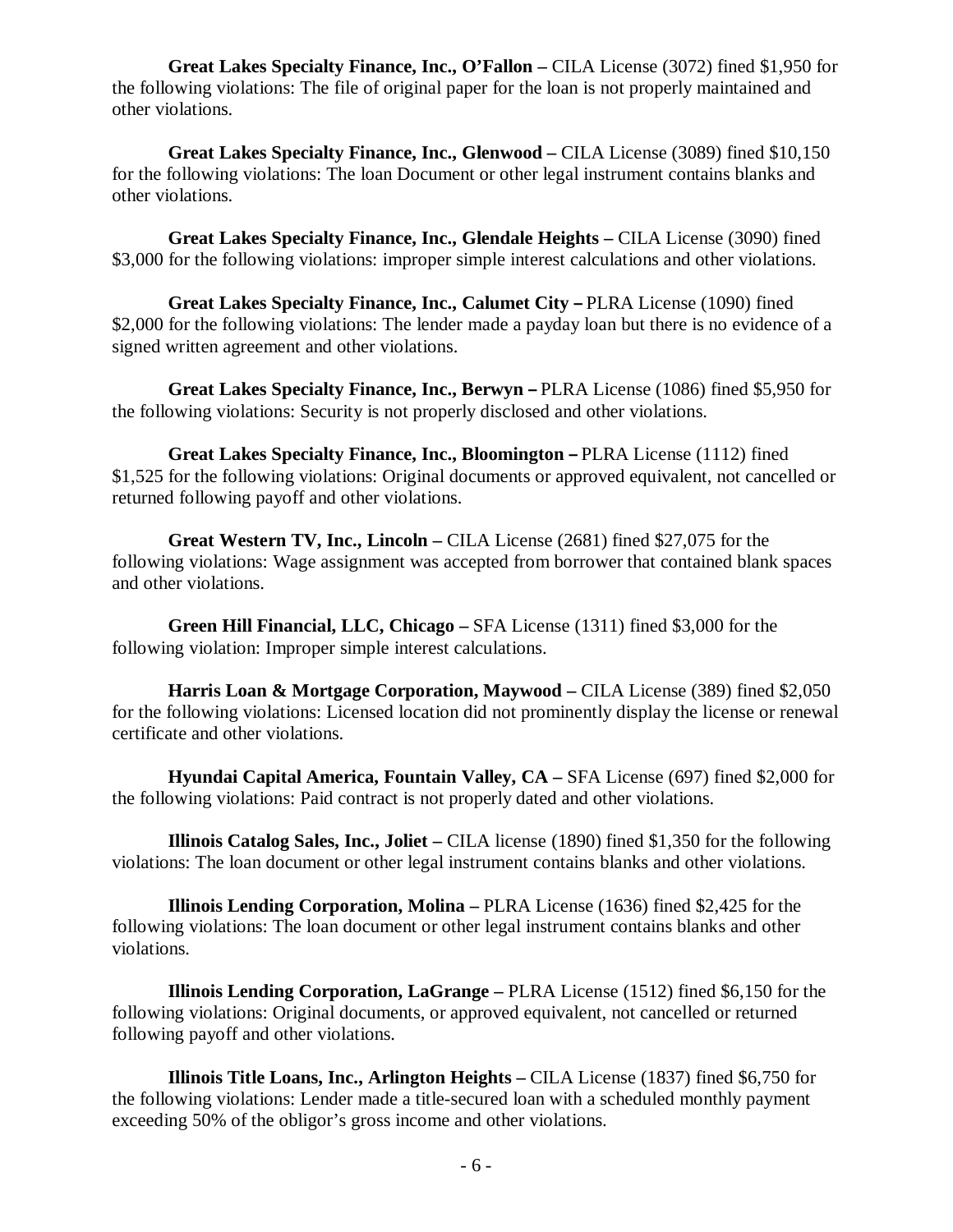**Illinois Title Loans, Inc., Burbank –** CILA license (1774) fined \$1,700 for the following violations: Licensee does not disclose on the delinquency notices for title-secured loan the availability of debt management information at DFI's toll-free number and other

**Illinois Title Loans, Inc., Kankakee –** CILA License (1369) fined \$4,850 for the following violations: Documentation is not in the file to indicate lien release or title was returned to borrower on a title-secured loan within 24 hours or 5 days if paid by check and other violations.

**Illinois Title Loans, Inc., Maywood –** CILA License (1772) fined \$1,050 for the following violations: The loan document or other legal instrument contains blanks and other violations.

**Illinois Title Loans, Inc., Peoria –** CILA license (1367) fined \$6,800 for the following violations: The loan document or other legal instrument contains blanks and other violations.

**Illinois Title Loans, Inc., Decatur –** CILA License (1371) fined \$9,850 for the following violations: The loan document or other legal instrument contains blanks and other violations.

**Illinois Title Loans, Inc., Springfield –** CILA License (1771) fined \$1,150 for the following violations: Title-secured lender did not obtain borrower's most recent income documentation available at the time the loan was made.

**Illinois Title Loans, Inc., Wood Dale –** CILA License (1810) fined \$3,175 for the following violations: Recording fee or closing cost is collected but not paid and other violations.

**Illinois Title Loans, Inc., Collinsville –** CILA License (1978) fined \$1,000 for the following violation: Lender made a title-secured loan with a scheduled payment exceeding 50% of the obligor's gross monthly income.

**Illinois Title Loans, Inc., Peoria –** PLRA License (1432) fined \$5,225 for the following violations: The licensed location does not maintain a complete permanent file and other violations.

**Illinois Title Loans, Inc., Mt. Vernon –** PLRA License (1429) fined \$1,000 for the following violation: Loans over 25% of borrower's income. Lender made a payday loan resulting in the borrower having a combined outstanding payday loan principle balances greater than 25% of borrower's gross monthly income.

**InterActive Financial Acceptance, LLC, Richmond, VA –** SFA License (1293) was fined \$2,000 for the following violation: Licensee did not maintain a positive net worth of a minimum of \$30,000.

**JHG Consulting, LLC, Waukegan** – CILA License (3520) fined \$1,750 for the following violations: The annual percentage rate was not accurately disclosed and other violations.

**Kubota Credit Corporation, U.S.A, Torrance, CA –** SFA License (130) fined \$2,400 for the following violations: Licensee disposed of collateral during redemption period and other violations.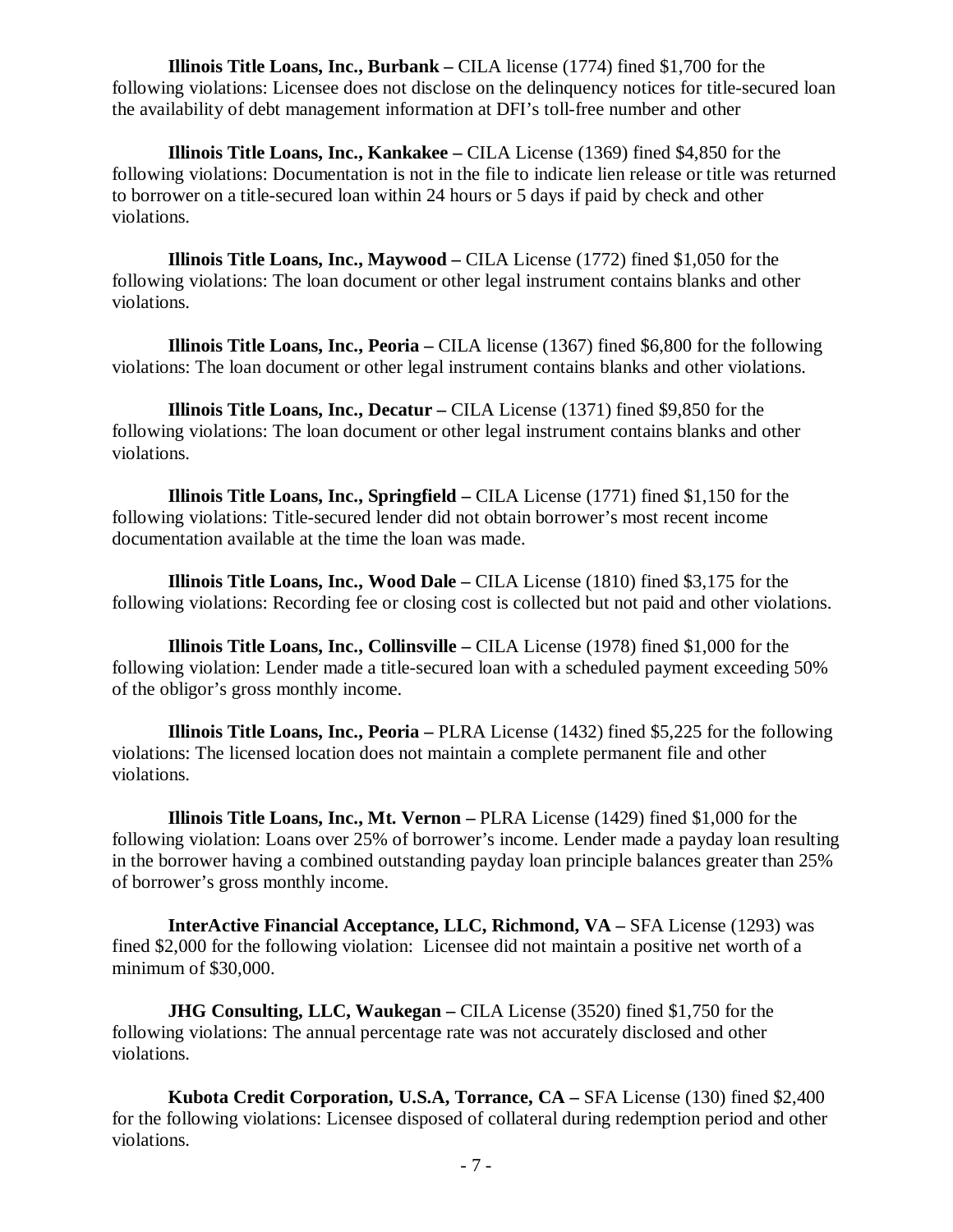**Lighthouse Financial Group of Illinois, Inc., Oak Lawn –** CILA License (1965) was fined \$2,400 for the following violations: Improper simple interest calculations and other violations.

**Midwest Title Loans, Inc., Swansea –** CILA License (1847) fined \$1,000 for the following violation: Require lenders to input information into the database which is required by the Department.

**Midwest Title Loans, Inc., Peoria –** CILA License (2177) fined \$7,500 for the following violations: The loan document or other legal instrument contains blanks and other violations.

**Midwest Title Loans, Inc., Loves Park –** CILA License (1846) fined \$7, 150 for the following violations: Lender made a title-secured loan with a scheduled monthly payment exceeding 50% of the obligor's gross monthly income and other violations.

**Midwest Title Loans, Inc., Bourbonnais –** CILA License (2611) fined \$11,650 for the following violations: Lender did not enter into the database that the borrower's loan was paid in full or cancelled on the day the transaction was made and other violations.

**Mitsubishi Motor Credit of America, Inc., Cypress CA –** SFA License (376) fined \$2,000 for the following violations: Executed copy of paid contract or other legal document retained in file but not stamped "PAID IN FULL" or equivalent and other violations.

**Motion Funding, Inc., Chicago –** CILA License (3514) fined \$1,875 for the following violations: Licensee did not properly maintain loan records for two years after final entry and other violations.

**National Credit Lenders, LLC, Woodstock –** CILA/SFA License (3564) fined \$1,050 for the following violation: licensee's or retail seller's name and address is not properly disclosed on legal document.

**PCS Financial Corporation, Chicago –** SFA License (1068) fined \$2,000 for the following violation: Licensee did not maintain a positive net worth of a minimum of 30,000

**Personal Finance Company, LLC, Pekin –** CILA/SFA License (106) fined \$1,225 for the following violations: The annual percentage rate is not accurately disclosed and other violations.

**Personal Finance Company, LLC, Joliet –** CILA/SFA License (637) fined \$1,050 for the following violation: Security is not properly disclosed.

**Piano Credit Company, LLC, Dublin –** SFA License (1113) fined \$2,000 for the following violation: Licensee did not maintain a positive net worth of a minimum of 30,000.

**QC Financial Services, Inc, Burbank –** CILA License (2256) fined \$3,525 for the following violations: Improper simple interest calculations and other violations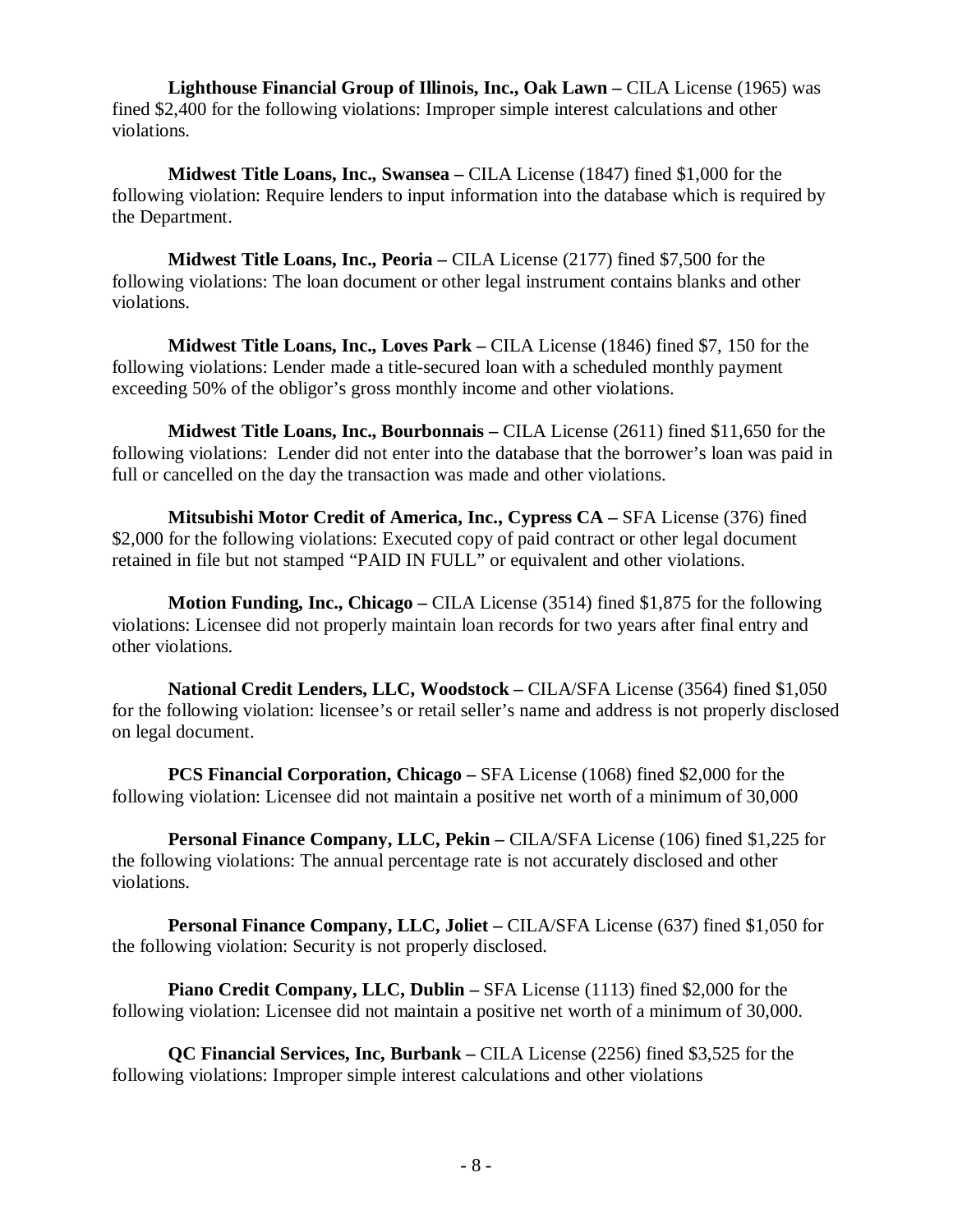**RW1 Investments, LLC, Aurora –** PLRA License (1730) fined \$2,400 for the following violations: Licensed location did not prominently display the license or renewal certificate and other violations.

**RW1 Investments, LLC, Oak Lawn –** PLRA License (1729) fined \$2,400 for the following violations: Licensed location did not prominently display the license or renewal certificate and other violations.

**RW1 Investments, LLC, Waukegan –** PLRA License (1728) fined \$2,400 for the following violations: Licensed location did not prominently display the license or renewal certificate and other violations.

**RW1 Investments, LLC, Waukegan –** CILA License (3534) fined \$10,075 for the following violations: The licensed location does not maintain a complete permanent file and other violations.

**RW1 Investments, LLC, Round Lake Beach –** CILA License (3576) fined \$6,975 for the following violations: Legal document in use not submitted to the department and other violations.

**Red Star Financial, LLC, Chicago –** CILA License (1312) fined \$2,000 for the following violation: Improper simple interest violations.

**SFC of Illinois, L.P., Danville –** CILA License (2436) fined \$1,675 for the following violations: Licensee did not properly maintain loan records for two years after final entry and other violations.

**Short Term Loans, LLC, Naperville –** CILA License (3454) fined \$2,775 for the following violations: The annual percentage rate is not accurately disclosed and other violations.

**Short Term Loans, LLC, Glen Ellyn –** CILA License (2047) fined \$2,350 for the following violations: The file of original papers for the loan is not properly maintained and other violations.

**Short term Loans, Inc., Glendale Heights –** PLRA (1390) fined \$2,000 for the following violation: Lender did not obtain any official documentation of the borrower's income before making a payday or title-secured loan.

**Spring leaf Financial Services of Illinois, Inc., Villa Park –** CILA/SFA License (111) fined \$1,150 for the following violations: Interest or account handling charge rebate is insufficient and other violations.

**Spring leaf Financial Services of Illinois, Inc., Sycamore –** CILA/SFA License (949) fined \$1,000 for the following violation: Improper simple interest calculations.

**Title Cash of Illinois, Inc., Mt. Carmel –** CILA License (3452) fined \$1,550 for the following violations: Licensed location did not prominently display the license or renewal certificate and other violations.

**Title Cash of Illinois, Inc., Jacksonville –** CILA License (2208) fined \$4,850 for the following violations: The finance charge is not accurately disclosed and other violations.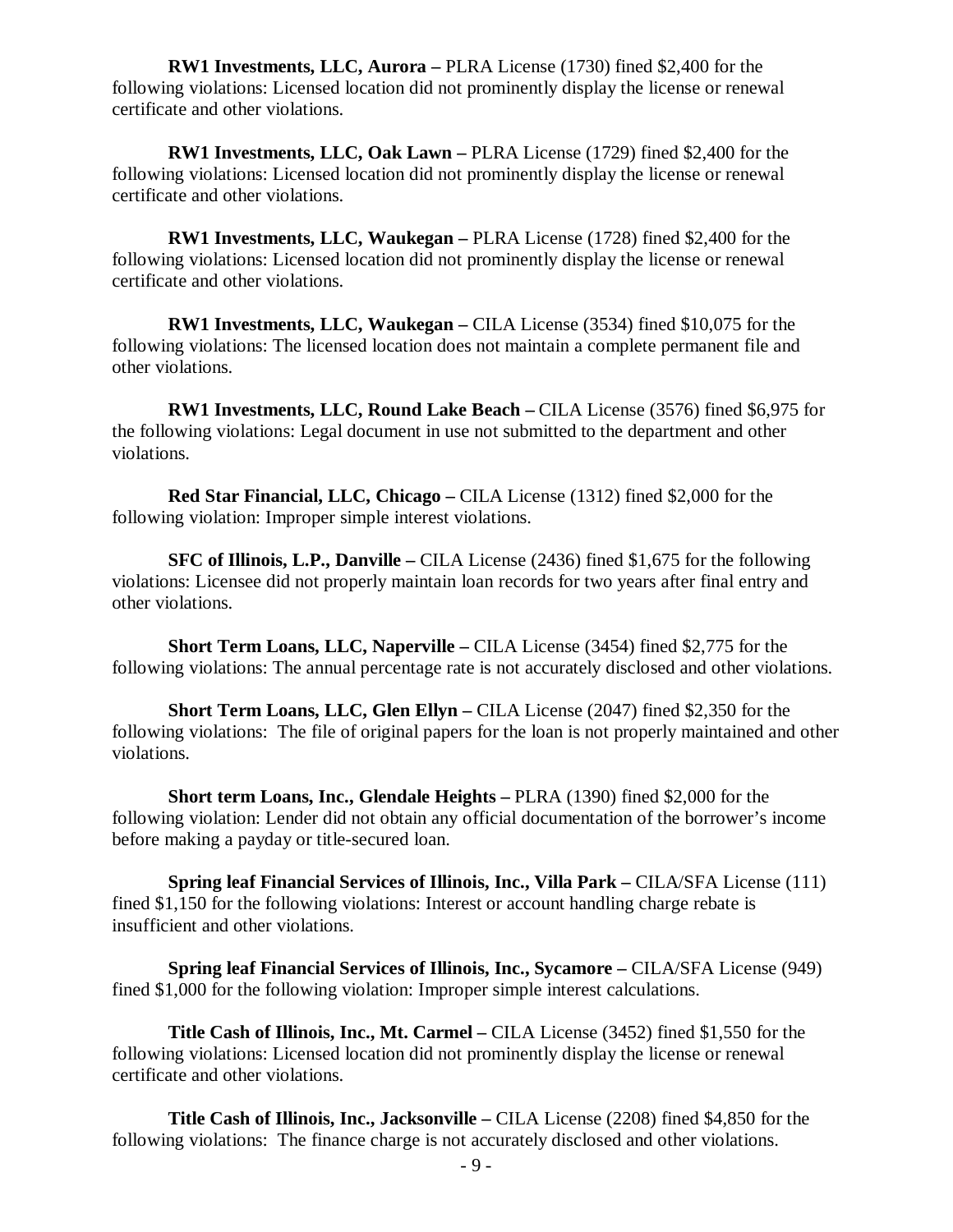**Title Lenders, Inc., Yorkville –** CILA License (2600) fined \$1,300 for the following violations: The Loan document or other legal instrument contains blanks and other violations.

**TitleMax of Illinois, Inc., Peoria –** CILA License (3239) fined \$4,125 for the following violation: Documentation is not in file to indicate lien was released or title was returned to borrower on a title-secured loan within 24 hours or 5 days if paid by check.

**Tri-State Financial Services, Inc., Downers Grove –** PLRA License (1673) fined \$2,025 for the following violation: Upon receipt of a check from a consumer for a loan, the lender did not immediately stamp the back of the check with an endorsement that states "This check is being negotiated as part of a loan under the Payday Loan Reform Act."

**US Loan, LLC, Mt. Vernon –** CILA License (2786) fined \$3,000 for the following violations: Licensee did not follow required procedures when ceasing operations, closing business, or filing for bankruptcy and other violations.

**US Water Company, LLC, Cedar Rapids, IA –** SFA License (1317) fined \$4,650 for the following violations: The annual percentage rate was not accurately disclosed and other violations.

**Wink Development LLC, Newton –** CILA License (3199) fined \$3,000 for the following violation: Improper simple interest calculations.

# **Professional Regulation**

### **APPRAISER**

**James Murken, Grayslake** – real estate appraisal license (553-001192) placed in refuse to renew status for his failure to respond to the Department's written request for an appraisal report he performed.

**Kevin Brisker, South Holland** – certified residential real estate appraisal license (556- 002577) fined \$2,000 and indefinite suspension affirmed following Administrative Review.

**Mark Brown, Mount Zion** – certified residential real estate appraisal license (556- 001906) revoked due to his criminal conviction for mail fraud.

**Sandra Cadiena, Elgin** – certified residential real estate appraisal license (556-002832) placed in refuse to renew status for failure to respond to the Department's written request for an appraisal report she performed.

**John Hochrek, Ingleside** – certified residential real estate appraisal license (556-003137) revoked due to his conviction for conspiracy to commit wire fraud.

**Jennifer James, Tinley Park** – certified residential real estate appraisal license (556- 004198) placed in refuse to renew status due to preparation of an incompetent appraisal with several omissions and inaccuracies.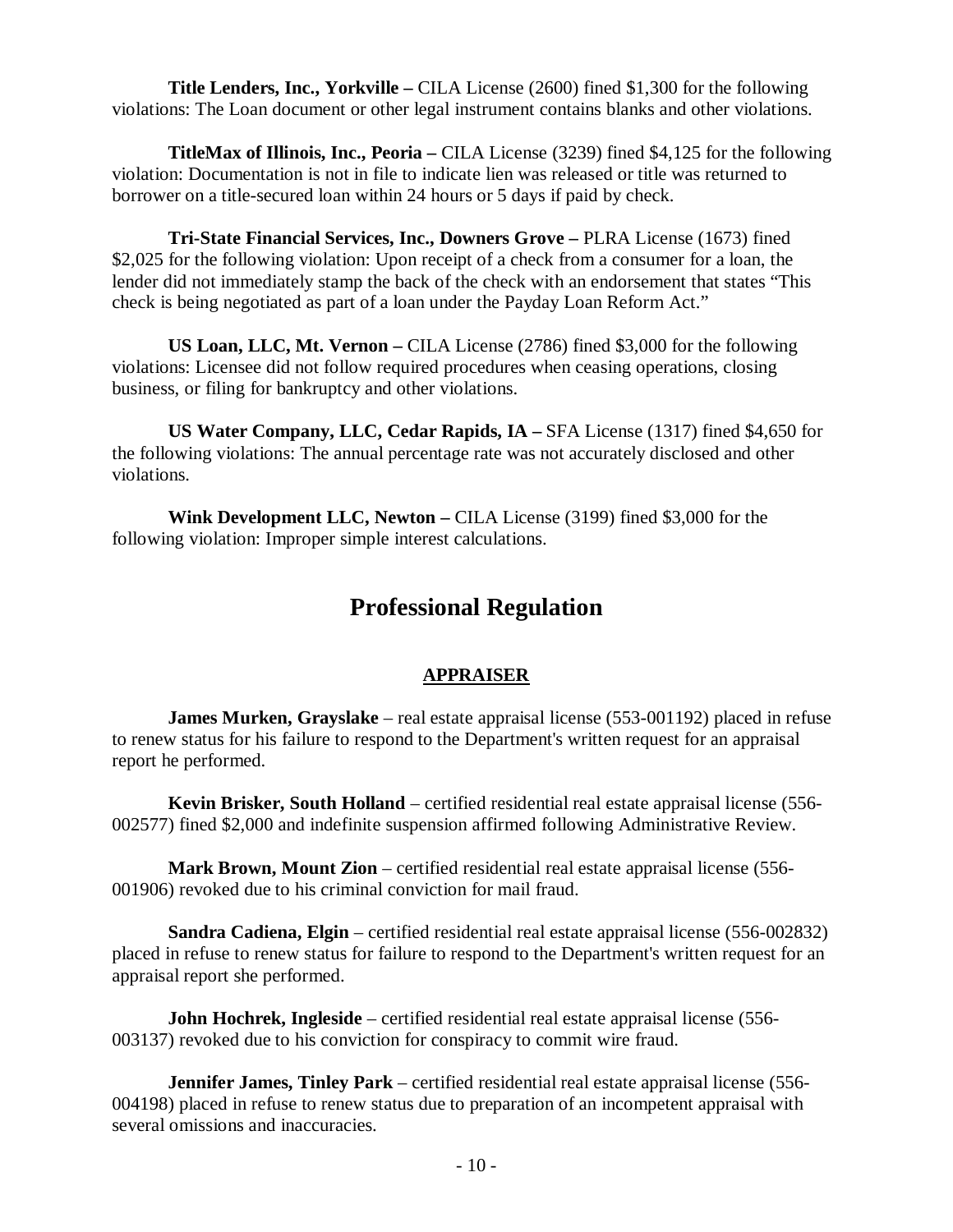**Kevin McIntyre, Evergreen Park** – certified residential real estate appraisal license (556-002497) placed in refuse to renew status due to his failure to respond to a written request by the Department for an appraisal report he performed.

**Dominick Nuzzo, Hoffman Estates** – certified residential real estate appraisal license (556-004535) placed in refuse to renew status due to incompetence in performing an appraisal.

**Todd Prince, Chicago** – certified residential real estate appraisal license (556-003584) placed in refuse to renew status due to incompetence in performing an appraisal.

**Carol Williams-Lee, Chicago** – real estate appraisal license (556-002152) placed in refuse to renew status for failure to respond to the Department's written request for an appraisal report she performed.

**Holly Benson, Naperville** – associate real estate trainee appraiser license (557-000788) placed in refuse to renew status for her developing an appraisal report that did not comply with provisions governing the real estate appraisals and for failing to exercise reasonable diligence in developing, reporting or communicating an appraisal report.

# **ATHLETIC TRAINING**

**David Lamoso, St. Charles** – MA/MMA Second license (002.166906-0022) revoked for being more than 30 days delinquent in the payment of child support.

# **BARBER, COSMETOLOGY, ESTHETICS AND NAIL TECHNOLOGY**

**Leonard Cathery, Chicago** – barber license (006-063848) revoked for being more than 30 days delinquent in the payment of child support.

**Daniel Girot, Silvis** – barber license (006-058869) fined \$100 for owning or operating an unlicensed barber shop.

**Ewa Klimek, Lombard** – barber license (006-064113) issued with reprimand and fined \$1,000 due to unlicensed practice.

**Tamalla Briscoe, Chicago** – cosmetologist license (011-252982) restored to indefinite probation after defaulted on an Illinois educational loan and has now entered into a repayment agreement.

**Mary Dang, St. Louis, MO** – cosmetologist license (011-272363) fined \$200 and must complete additional continuing education for failure to maintain proper continuing education hours.

**Orlando Guzman, Chicago** – cosmetologist license (011-2883456) indefinitely suspended for failure to comply with the terms and conditions of probation regarding the repayment of an Illinois educational loan.

**Brittny Henderson, Mount Zion** – cosmetologist license (011-297019) issued and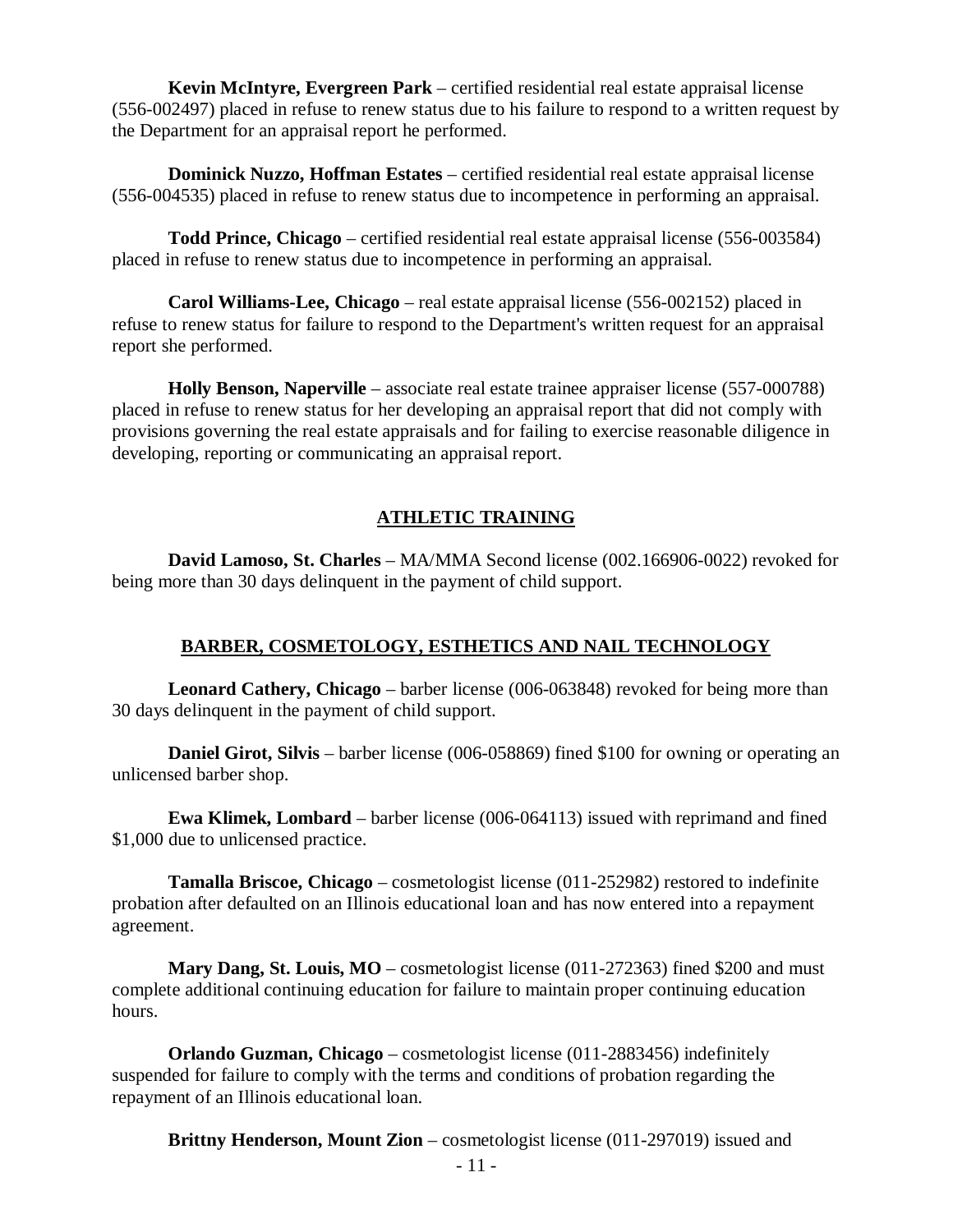placed on probation for two years due to felony convictions and unprofessional conduct.

**Kathryn Landgrebe, Murphysboro** – cosmetologist license (011-269976) restored to indefinite probation after defaulted on an Illinois educational loan and has now entered into a repayment agreement.

**Jamie Swanson, Carpentersville** – cosmetologist license (011-251811) and cosmetology teacher license (012-006506) restored to indefinite probation after defaulted on an Illinois educational loan and has now entered into a repayment agreement.

**Melanie Walton, Chicago** – cosmetologist license (011-234258) and cosmetology teacher license (012-007116) restored to indefinite probation after defaulted on an Illinois educational loan and has now entered into a repayment agreement.

**Ronne Watson, Chicago** – cosmetologist license (011-270838) restored on indefinite probation after defaulted on an Illinois educational loan and has now entered into a repayment agreement.

**Yehia Yehia, Evanston** – cosmetologist license (011-191540) and **Yehia & Company Hair Design, Inc., Country Club Hills** – salon license (189-002550) both automatically and indefinitely suspended due to violation of probation.

**Stephanie Ziemann, Oswego** – cosmetologist license (011-297395) issued and placed on probation for two years due to felony convictions and unprofessional conduct.

**Takada Dixon, Chicago** – cosmetology teacher license (012-007844) fined \$200 due to aiding and assisting unlicensed practice.

**Elizabeth Gutierrez, North Aurora** – esthetician license (131-004160) suspended for 90 days and fined \$2,500 after exceeded scope of practice and for unprofessional conduct.

**Artechia Shaw, Tinley Park** – esthetician license (131-007858) revoked for being more than 30 days delinquent in the payment of child support.

**Phuong Nguyen, Carol Stream** – nail technician license (169-021054) indefinitely suspended for a minimum of one year and fined \$500 due to numerous sanitation violations.

**Magic Nails, Chicago** – salon license (189-013788) reprimanded and fined \$250 and **Hung That Nguyen, Chicago** - nail technician license (169-011236) placed on probation for one year for aiding and abetting unlicensed practice, failure to maintain sanitary conditions and participating in unprofessional conduct.

### **DENTAL**

**Drew Forquer, Chicago** – dental license (019-020605), sedation permit (020-007294) and controlled substances licenses (319-009882 & 319-014856) all indefinitely suspended for a minimum of five years and dentist license fined \$5,000 due to a conviction of two counts of Aggravated Driving Under the Influence of Alcohol.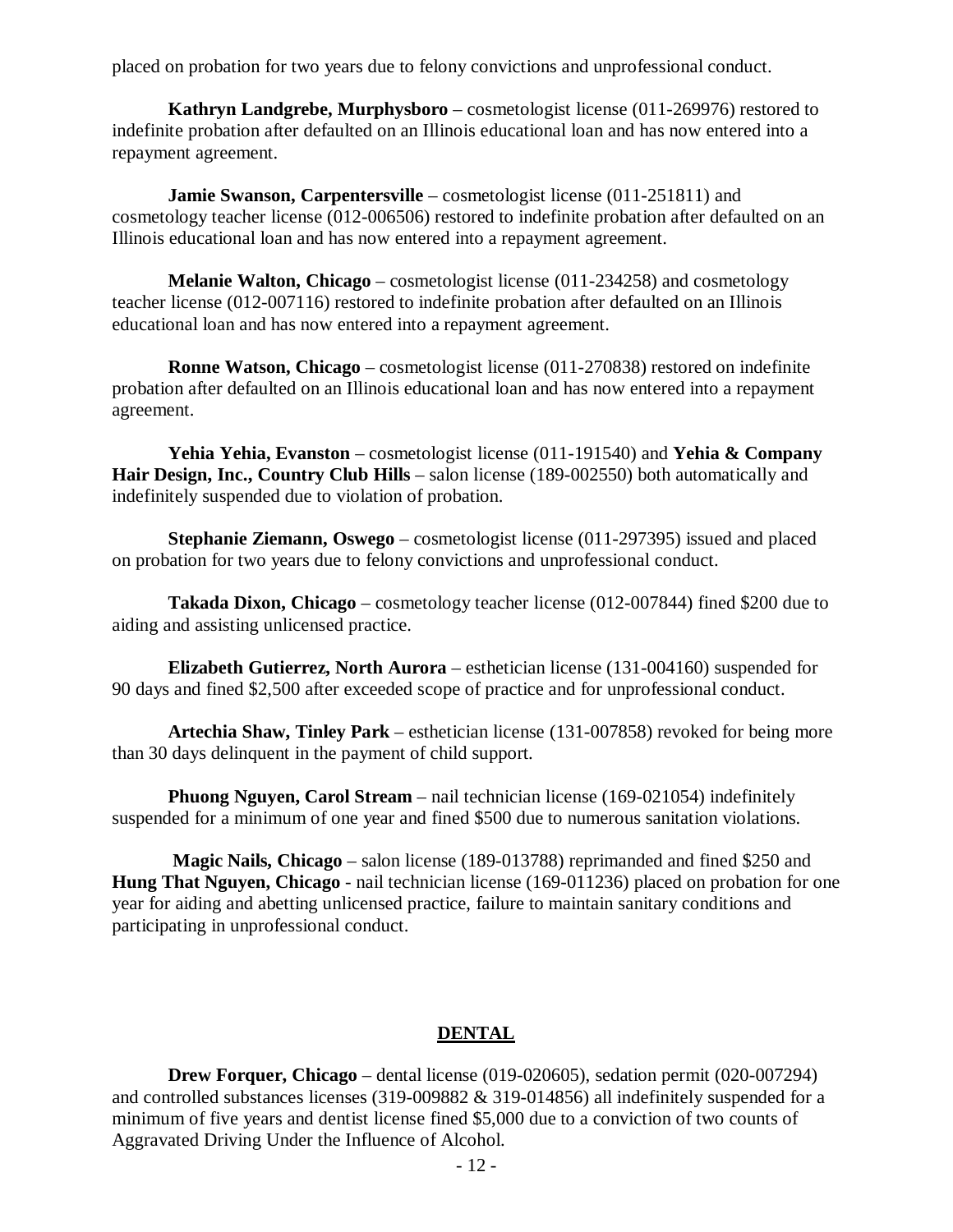**David Rodenberg, Columbia** – dental license (019-018875) indefinitely suspended for a minimum of six months and fined \$10,000 due to unprofessional conduct as manifested by poor standards of care.

**Jesus Portillo, Aurora** – (unlicensed) ordered to cease and desist the unlicensed practice of dentistry and assessed a \$30,000 civil penalty.

**Armando Rojas, Chicago** – (unlicensed) ordered to cease and desist unlicensed practice of dentistry and assessed a \$20,000 civil penalty.

# **DETECTIVE, ALARM, SECURITY, FINGERPRINT VENDOR AND LOCKSMITH**

**Paul Ciolino, Chicago** – private detective license (115-001156) reprimanded and fined \$3,000 for failure to communicate effectively with clients regarding services and fees, and advertising as having a Private Detective Agency prior to its issuance.

**Markust Ashford, Oak Park** – permanent employee registration card (129-310601) revoked for being more than 30 days delinquent in the payment of child support.

**Michael Buggs, Chicago** – permanent employee registration card (129-354049) issued and placed on probation for one year due to criminal conviction.

**William Coleman, Chicago** – permanent employee registration card (129-354053) issued and placed on probation for two years due to criminal conviction.

**David Figueroa, Chicago** – permanent employee registration card (129-353938) issued and placed on probation for one year for failure to disclose criminal history.

**Curtis Franklin, Chicago** – permanent employee registration card (129-305575) revoked for being more than 30 days delinquent in the payment of child support.

**Robert Frazier, Chicago** – permanent employee registration card (129-147237) revoked for being more than 30 days delinquent in the payment of child support.

**Demarco Guy, O'Fallon** – permanent employee registration card (129-354051) issued and placed on probation for three years due to criminal conviction and falsification of application.

**Jason Heimberger, Clifton** – permanent employee registration card (129-353937) issued and placed on probation for two years for failure to disclose criminal history.

**Carl Hill, Cahokia –** permanent employee registration card (129-270337) revoked for being more than 30 days delinquent in the payment of child support.

**Lapual Hinton, Harvey** – permanent employee registration card (129-291694) revoked for being more than 30 days delinquent in the payment of child support.

**Tara Howard, Blue Island** – permanent employee registration card (129-354054) issued and placed on probation for two years due to criminal conviction.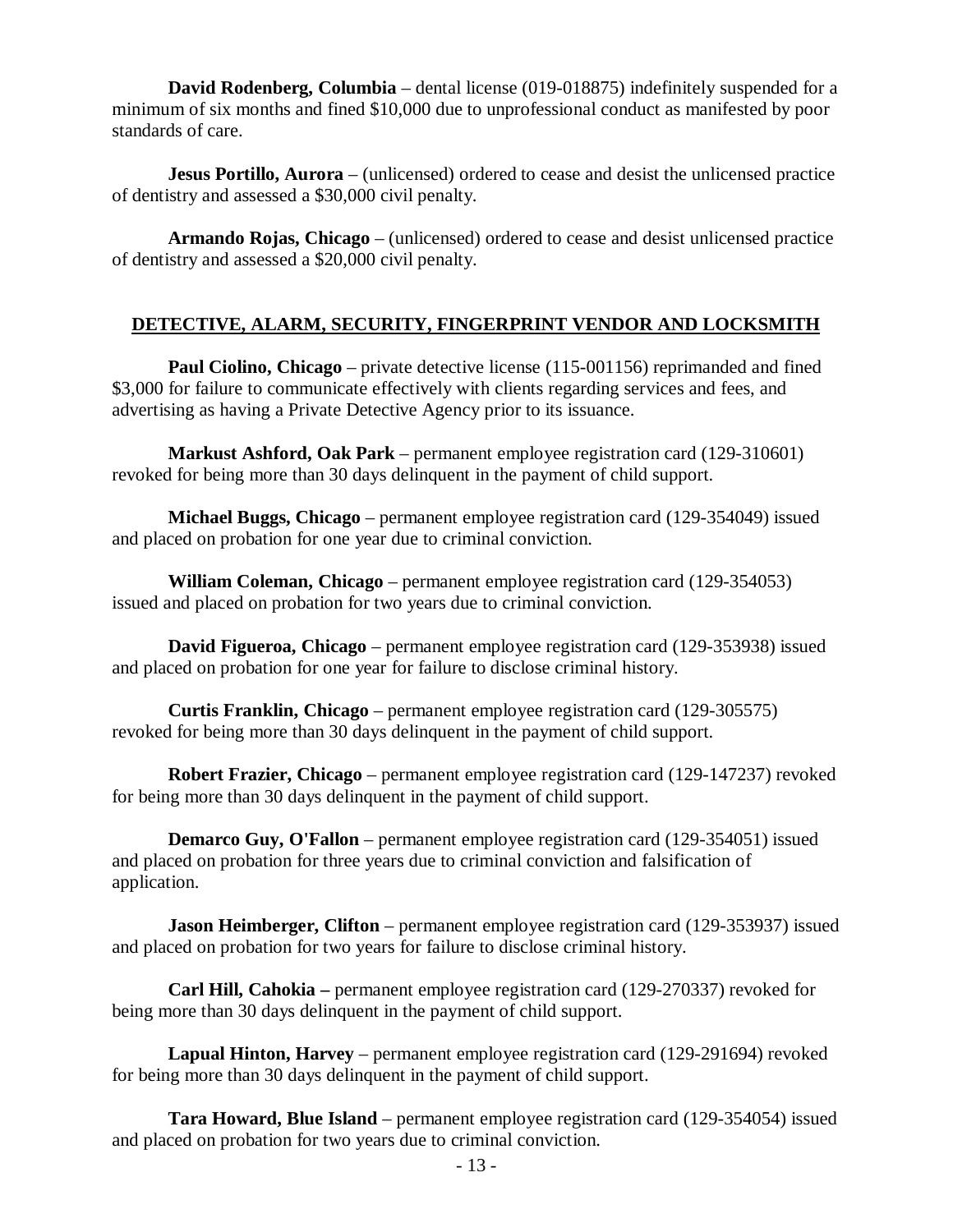**Andre Jelks, Chicago** – permanent employee registration card (129-130292) revoked for being more than 30 days delinquent in the payment of child support.

**John Jenkins, Hammond, IN** – permanent employee registration card (129-354052) issued and placed on probation for two years due to criminal conviction.

**Michal Kukulak, Palos Hills** – permanent employee registration card (129-354050) issued and placed on probation for one year due to criminal conviction.

**Alan Landry, Chicago** – permanent employee registration card (129-353-939) issued and placed on probation for one year due to criminal conviction.

**Marcus Leftridge, Harvey** – permanent employee registration card (129-040802) revoked due to felony conviction, failure to report arrests and convictions and unprofessional conduct.

**Carlos Maldonado, Chicago** – permanent employee registration card (129-114811) revoked for being more than 30 days delinquent in the payment of child support.

**Christopher Marron, Chicago** – permanent employee registration card (129-301241) revoked for failure to report an arrest and conviction.

**Timothy Nadwodney, Hoffman Estates** – permanent employee registration card (129- 351911) revoked for being more than 30 days delinquent in the payment of child support.

**Robert Parker, Chicago** – permanent employee registration card (129-174567) revoked due to unprofessional conduct and failure to report an arrest and conviction.

**Wesley Roberts, Apo, AE** – permanent employee registration card (129-128166) indefinitely suspended for failure to return uniform and Firearm Control Card to employer.

**Deshun Robinson, Chicago** – permanent employee registration card (129-289703) revoked for being more than 30 days delinquent in the payment of child support.

**Bryan Shine, Chicago** – permanent employee registration card (129-322683) revoked for being more than 30 days delinquent in the payment of child support.

**Charles Stigler, Chicago Heights** – permanent employee registration card (129-354048) issued and placed on probation for one year due to criminal conviction and falsification of application.

**Dwayne Thompson, Chicago** – permanent employee registration card (129-321604) revoked for being more than 30 days delinquent in the payment of child support.

**Ronald Whitt, Lynwood** – permanent employee registration card (129-337191) revoked for being more than 30 days delinquent in the payment of child support.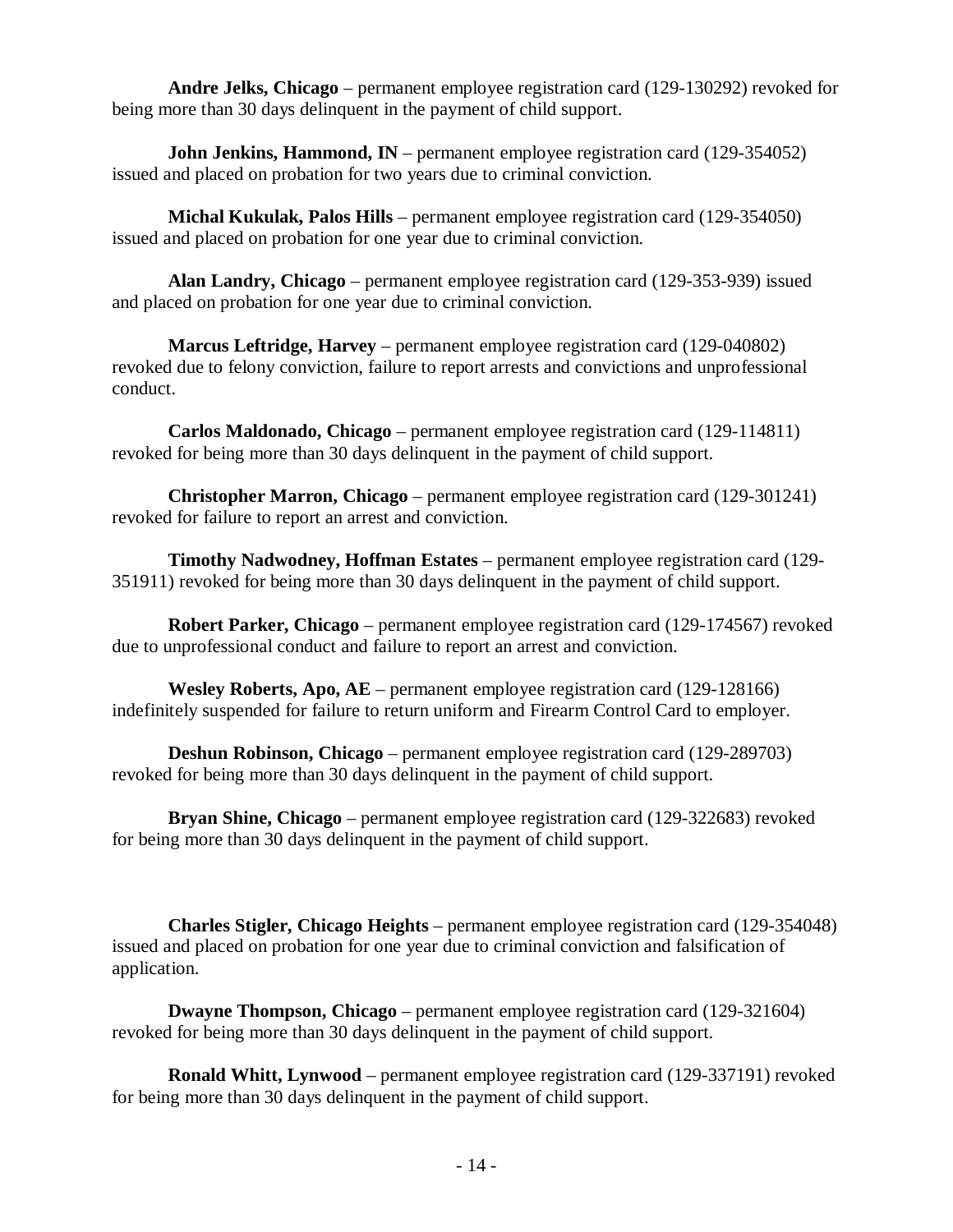The following individuals' permanent employee registration cards were placed in refuse to renew status after defaulting on an Illinois educational loan: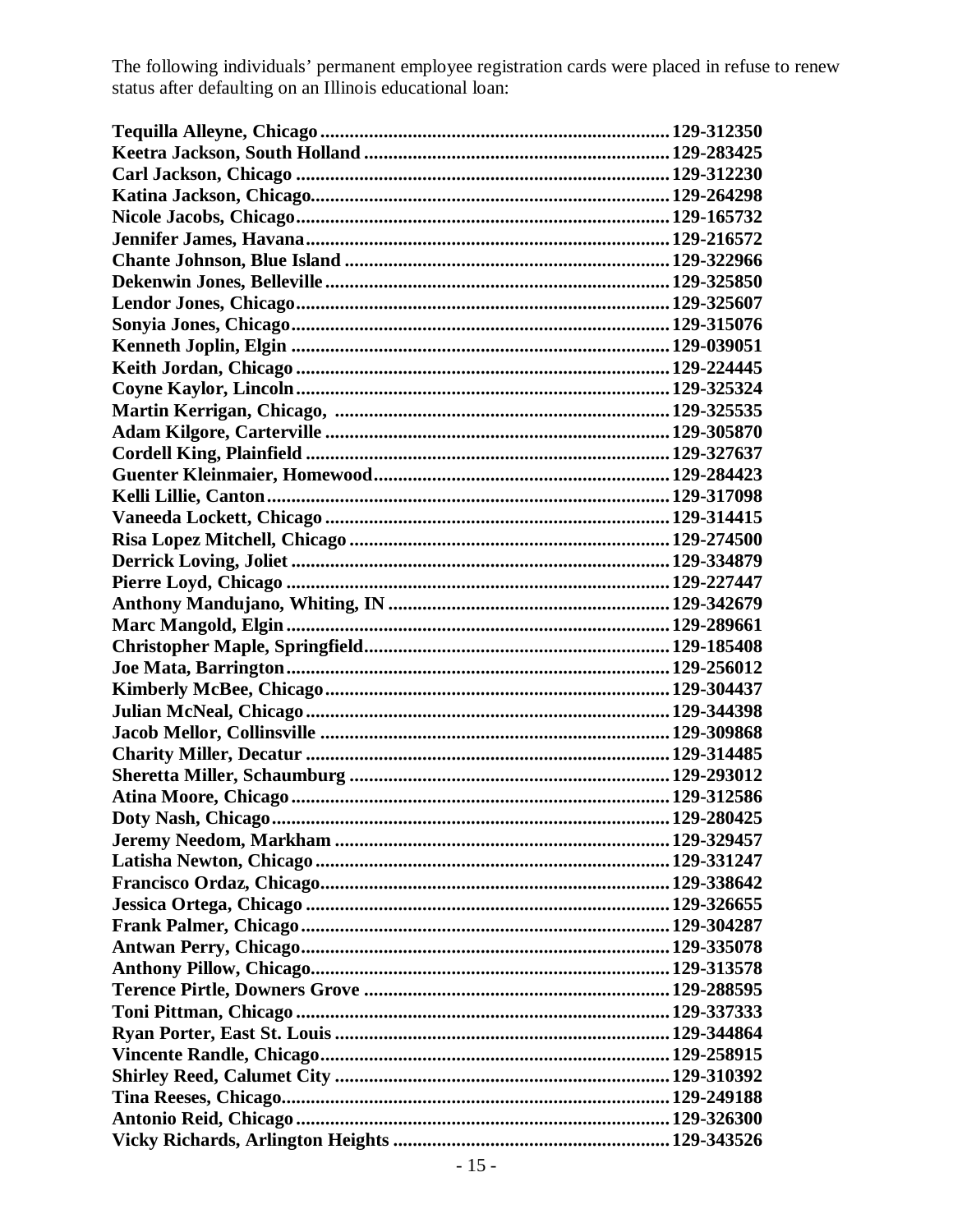#### **HOME INSPECTOR**

**Jeffrey Deege, Quincy** – home inspector license (450-003310) placed in refuse to renew status for failure to complete required continuing education for renewal and for misrepresenting the completion of continuing education on his license renewal application.

**Kent Marthaler, Evanston** – home inspector license (450-001937) placed in refuse to renew status for failure to complete the continuing education required for renewal and for misrepresenting the completion of continuing education on his license renewal.

#### **MASSAGE THERAPY**

**Heather Fowler, Springfield** – massage therapist license (227-007043) revoked for being more than 30 days delinquent in the payment of child support.

**Aaron Thomas, Bellwood** – massage therapist license (227-006774) revoked due to sexual misconduct while employed as a massage therapist at South Central Community Services and Wellness Center.

#### **MEDICAL**

**Hugo Alvarez, Willow Springs** – physician and surgeon license (036-091707) and controlled substance license (336-053243) indefinitely suspended due to immoral and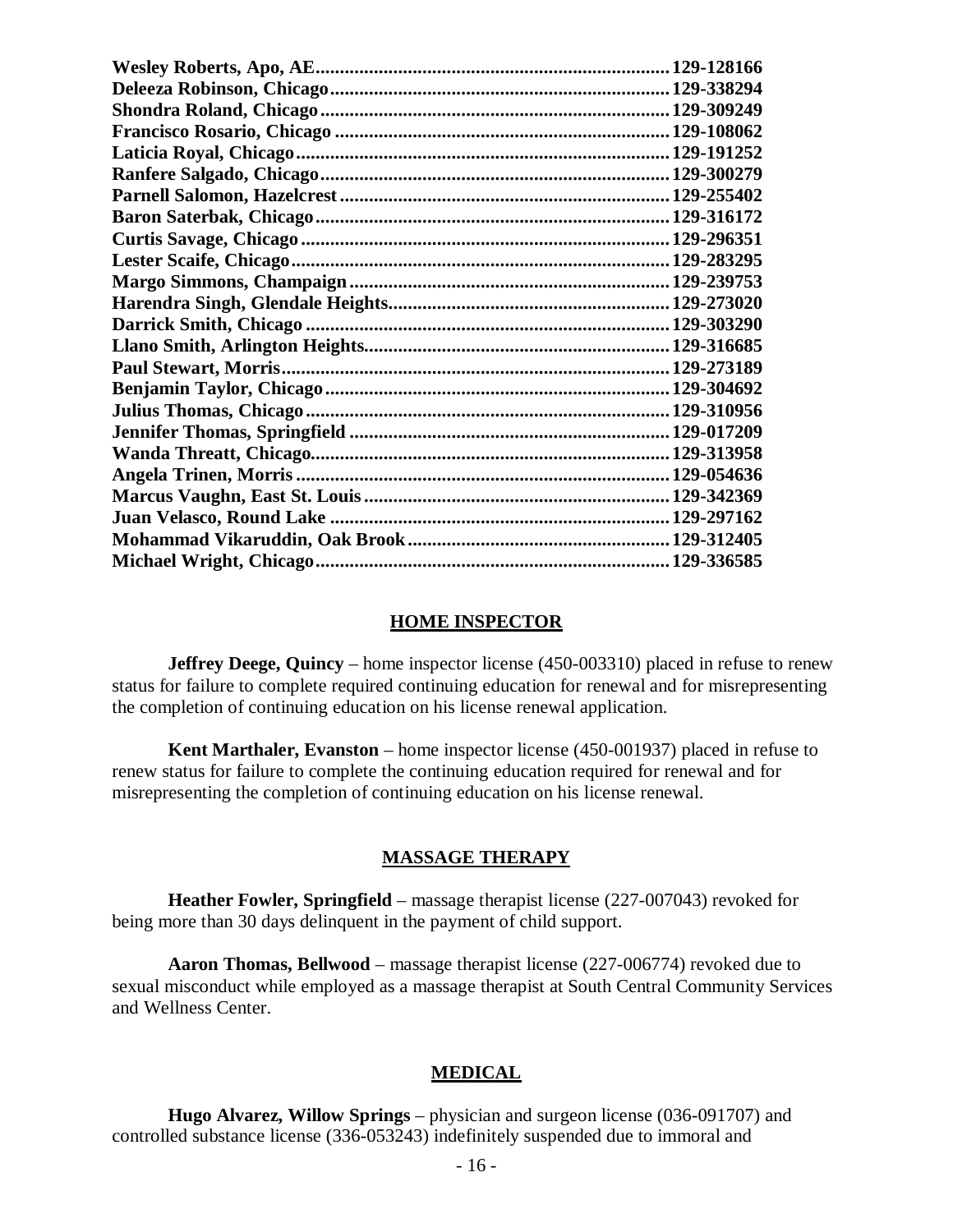unprofessional conduct for possession of multiple child pornographic images and videos containing child pornography.

**Annette Brown, Davenport, IA** – physician and surgeon license (036-098089) placed on probation for two years for possibly performing an unnecessary C-section after fetal demise.

**Elizabeth Campbell, Champaign** – physician and surgeon license (036-072500) automatically and indefinitely suspended for a minimum of 12 months due to her failure to comply with the terms and conditions of her probation.

**Jogendra Chhabra, Norris City** – physician and surgeon license (036-112433) and controlled substance license (336-073321) temporarily suspended for failure to comply with the terms of the Order Requiring Presence of Chaperone during Patient Encounters.

**Dean Collette, Springfield** – physician and surgeon license (036-106391) reprimanded for possible failure to diagnose an aneurysm.

**Dipak Delvadia, Blackwood, NJ** – physician and surgeon license (036-091464) placed in refuse to renew status after being disciplined by the state of New Jersey.

**Gautam Gupta, Rockford** – physician and surgeon license (036-061001) indefinitely suspended for a minimum of five years for violation of federal laws related to healthcare.

**Thomas Heggen, Shorewood** – physician and surgeon license (036-074991) suspended for 90 days, followed by indefinite probation for a minimum of 5 years and fined \$1,000 and controlled substance license (336-038398) revoked due to violation of the Medical Practice Act related to issuance of controlled substances prescriptions for personal use.

**Madhavi Kavipurapu, Mentor, OH** – physician and surgeon license (036-112895) placed in refuse to renew status after being disciplined by the state of Ohio.

**Basil Mangra, Lauderdale Lakes, FL** – physician and surgeon license (036-082860) restored with reprimand due to history of discipline by the state of Florida for inadequate medical records for one of his patients.

**William Mishler, Peoria** – physician and surgeon license (036-058790) placed in refuse to renew status after being disciplined by the state of Nevada.

**Ronald Nichols, Pittsboro, NC** – physician and surgeon license (036-129803) issued with reprimand after being disciplined by the state of Michigan arising of his care and treatment of one patient.

**Abid Nisar, Granite City** – physician and surgeon license (036-069763) indefinitely suspended for a minimum of 24 months effective retroactive to date of summary suspension due to administering non-FDA approved chemotherapy drugs to patients of his oncology practice.

**Mahesh Parikh, Crystal Lake** – physician and surgeon license (036-086181) indefinitely suspended for a minimum of one year for engaging in sexual misconduct with a patient.

**Robert Pendleton, LaJolla, CA** – physician and surgeon license (036-088365) placed in refuse to renew status after being disciplined by the state of California.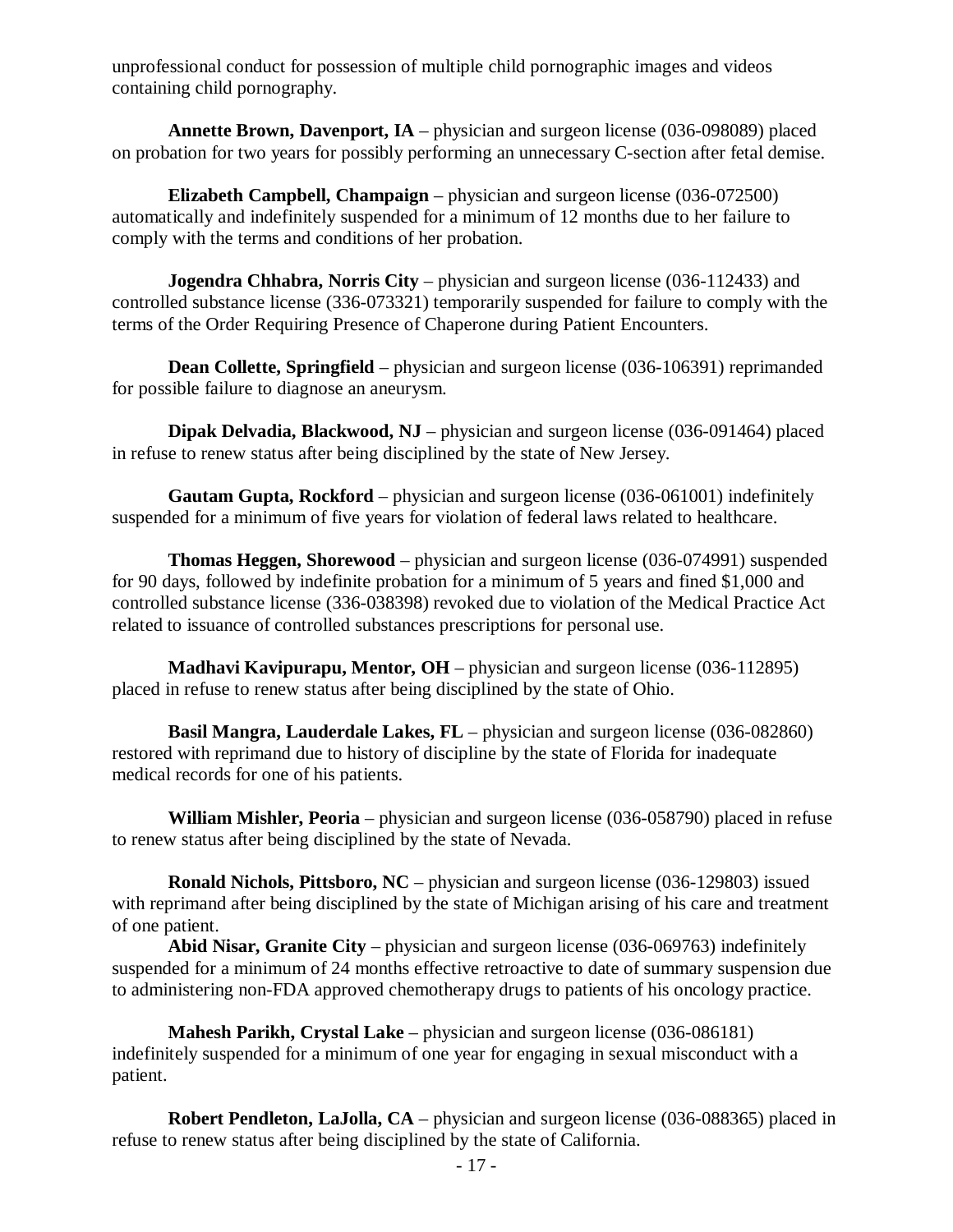**Michael Priebe, Rochester, MN** – physician and surgeon license (036-113526) placed in refuse to renew status after being disciplined by the state of Minnesota.

**Mary Rosenow, Goreville** – physician and surgeon license (036-060221) suspended for seven days and fined \$500 for accessing the hospital records of a non-patient for personal reasons.

**John Schuetz, Westchester** – physician and surgeon license (036-072798) placed in refuse to renew status after being disciplined by the state of Wisconsin.

**Gholamreza Shareghi, St. Joseph, MI** – physician and surgeon license (036-087988) placed in refuse to renew status after being disciplined by the state of Michigan.

**Seshagiri Vavilikolanu, Skokie** – physician and surgeon license (036-070313) restored to indefinite probation for a minimum of two years effective upon payment of fees and filing of forms.

**Roman Voytsekhovskiy, Arlington Heights** – physician and surgeon license (036- 111789) placed on indefinite probation for a minimum of one year and fined \$5,000 for issuance of prescriptions for medications to his personal friend without establishing formal medical records for said friend.

**Jerry Zang, Cheyenne, WY** – physician and surgeon license (036-079735) reprimanded and fined \$2,500 for failure to respond to Department's request for information.

**Hae Choe, Northbrook** – (unlicensed) ordered to cease and desist the unlicensed practice of colon hydrotherapy as considered the practice of medicine.

**George Fleming, Skokie** – (unlicensed) ordered to cease and desist unlicensed practice as a physician and surgeon and assessed a \$10,000 civil penalty.

#### **NURSING**

**Kevin Anderson, Canton** – registered nurse license (041-364020) revoked for being more than 30 days delinquent in the payment of child support.

**Jennifer Berry, Colp** – registered nurse license (041-373205) reprimanded for failure to maintain records of patient care and treatment as required by law, regarding one patient, while employed as a Director of Nurses.

**Susan Dibble, Pleasant Prairie, WI** – registered nurse license (041-400582) issued with reprimand for having a sister-state discipline.

**Susan Eades, Centralia** – registered nurse license (041-281762) suspended four month retroactive to June 15, 2011 immediately followed by indefinite probation for a minimum of three years.

**Shanna Howser, Flora** – registered nurse license (041-354737) indefinitely suspended for a minimum of 30 days for pre-charting entries on a home-health patient's chart and failing to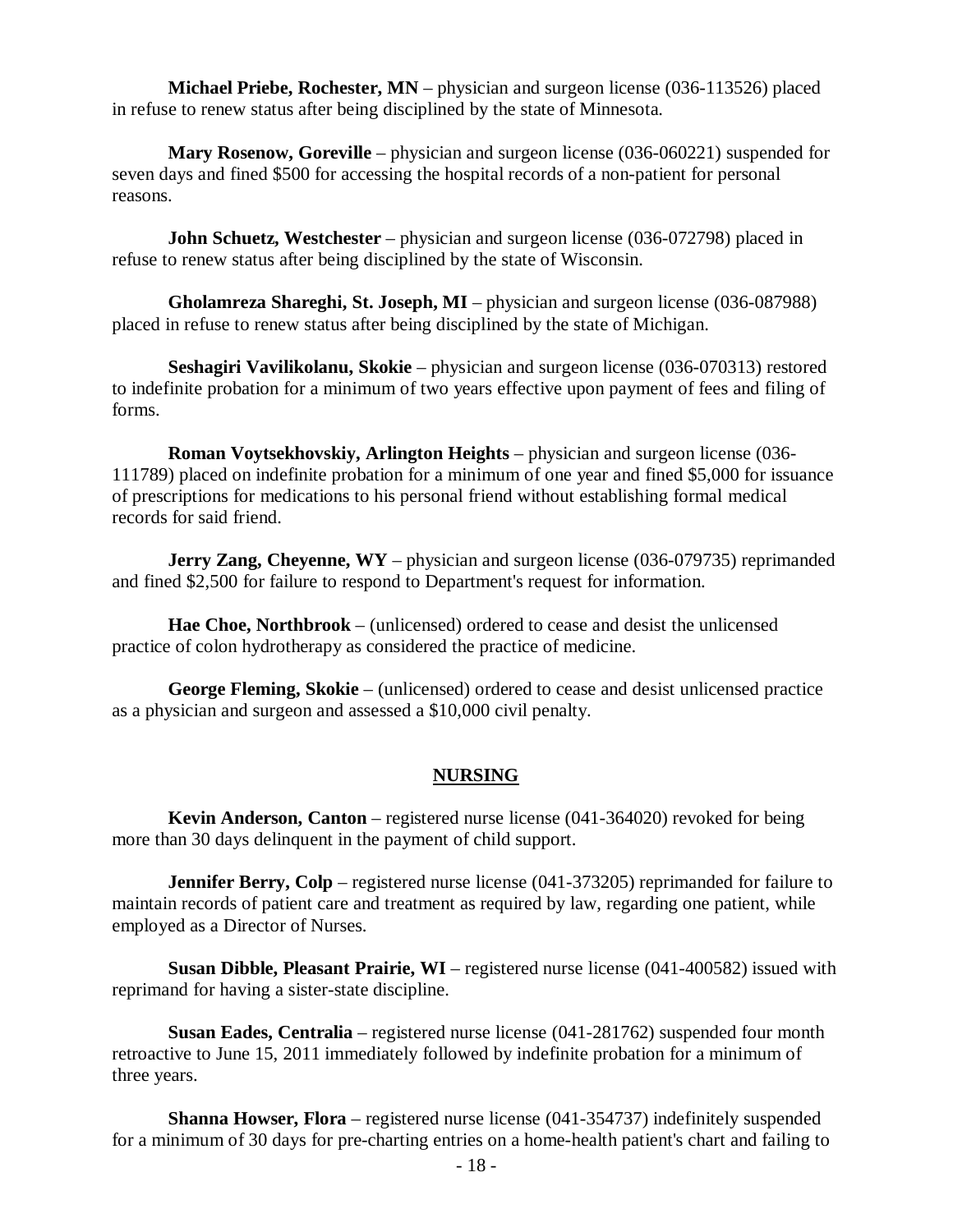report being terminated as an agency nurse from Anchor Home Health Care in Glen Carbon, Illinois.

**Jara Jasmine, Chicago** – registered nurse license (041-369054) restored to indefinite probation after defaulted on an Illinois educational loan and has now entered into a repayment agreement.

**Jean Claude Jean, Lombard** – registered nurse license (041-299862) restored to a three year non-reporting probation.

**Diane Kaminski, Chicago** – registered nurse license (041-372575) restored on indefinite probation after defaulted on an Illinois educational loan and has now entered into a repayment agreement.

**Amy Lynn, Kings** – registered nurse license (041-333834) restored to indefinite probation after defaulted on an Illinois educational loan and has now entered into a repayment agreement.

**Shalanda McKinney, Tampa, FL** – registered nurse license (041-359684) indefinitely suspended for failure to comply with the conditions of his probation regarding the repayment of an Illinois educational loan.

**Tamara Myers, DeKalb** – registered nurse license (041-300195) placed on indefinite probation after defaulted on an Illinois educational loan and has now entered into a repayment agreement.

**Antonia Polk, Tampa, FL** – registered nurse license (041-281250) indefinitely suspended for a minimum of one year for previous sister-state disciplines.

**Diane Schumacher, Chicago** – registered nurse license (041-400582) issued with reprimand after being disciplined by the state of Florida.

**Gordon Sigl, Chicago** – registered nurse license (041-383801) reprimanded and fined \$500 due to prior disciplines on his Wisconsin and Texas nurses licenses.

**Katie Smith, Moro** – registered nurse license (041-347130) restored to indefinite probation after defaulted on an Illinois educational loan and has now entered into a repayment agreement.

**Kristin Spiru, Hobart, IN** – registered nurse license (041-380603) indefinitely suspended for a minimum of one year for failure to report termination and for diversion of controlled substances from hospitals in Illinois.

**Tiffany Tabor, Belleville** – registered nurse license (041-380116) restored to indefinite probation after defaulted on an Illinois educational loan and has now entered into a repayment agreement.

**Christina Tucker, Cambridge** – registered nurse license (041-349517) placed on indefinite probation after defaulted on an Illinois educational loan and has now entered into a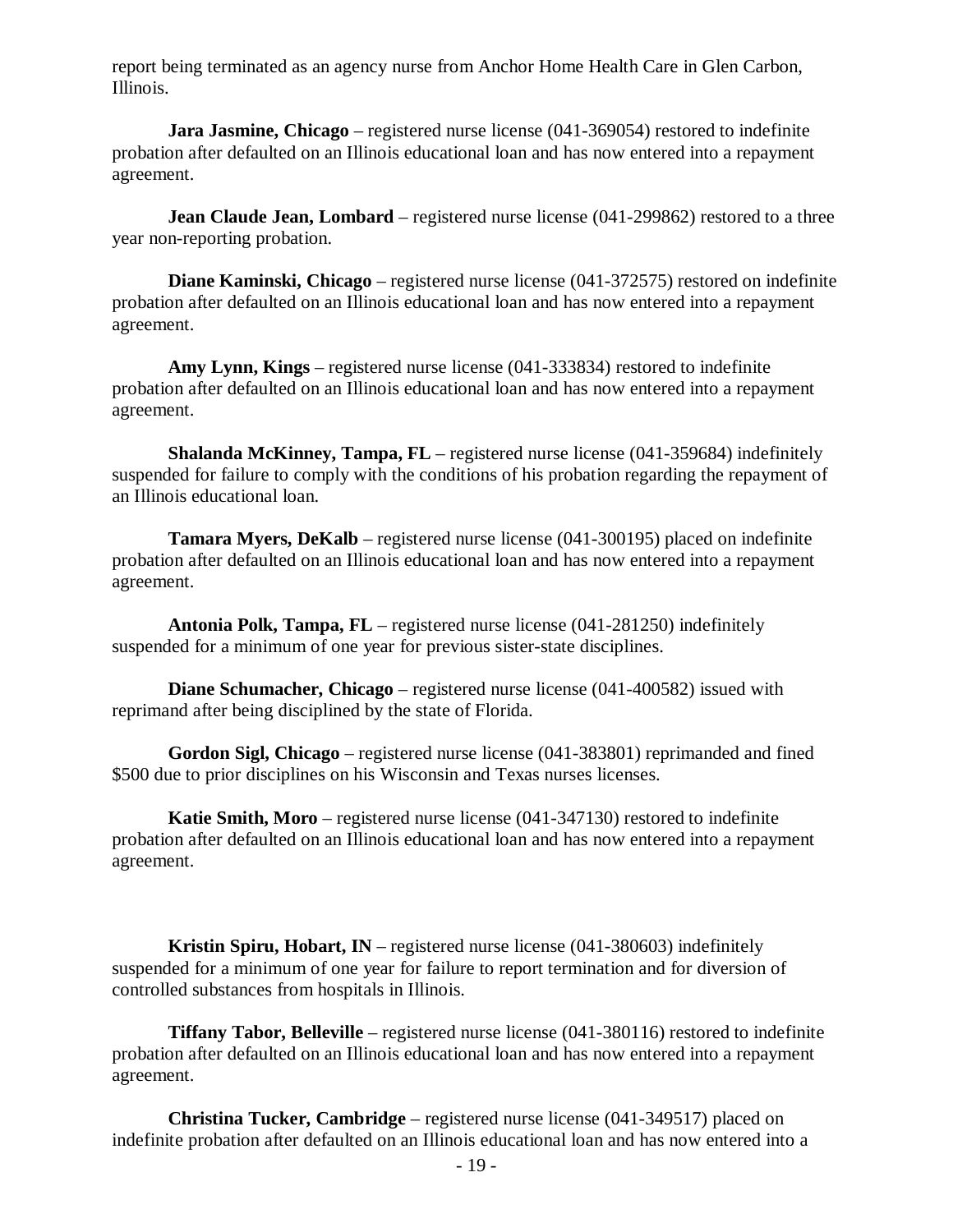repayment agreement.

**Kimberly White, Salem** – registered nurse license (041-366228) indefinitely suspended for a minimum of 30 days for failure to report a 2011 DUI conviction to the Department.

**Julia Wright, Matthews, NC** – registered nurse license (041-400479) issued with reprimand due to a sister-state discipline.

**Pamela Adams, Savannah, GA** – licensed practical nurse license (043-114594) issued with reprimand due to previous convictions and recent treatment for drug abuse.

**Susan Bosman, Apache Junction, AZ** – licensed practical nurse license (043-055893) placed in refuse to renew status due to her voluntary surrender of her Arizona nursing license.

**Stacy Earnst, Gilman** – licensed practical nurse license (043-090088) indefinitely suspended for failure to comply with the conditions of probation regarding the repayment of an Illinois educational loan.

**Lisa Ezell, Brighton** – licensed practical nurse license (043-080655) revoked for being more than 30 days delinquent in the payment of child support.

**Amanda Fox, Franklin, KY** – licensed practical nurse license (043-105671) restored to indefinite probation after defaulted on an Illinois educational loan and has now entered into a repayment agreement.

**Antonio Gallevo, Chicago** – licensed practical nurse license (043-046242) automatically, indefinitely suspended for a minimum of 12 months for having violated the terms of a Consent Order.

**Misty Hollowell, Herrin** – licensed practical nurse license (043-105388) indefinitely suspended for a minimum of one year due to diversion of controlled substances.

**Anita Hutchins, Belleville** – licensed practical nurse license (043-108531) indefinitely suspended for a minimum of one year for diversion of controlled substances.

**D. Ashlea Lewis, Pittsfield** – licensed practical nurse license (043-086000) indefinitely suspended for failure to comply with the conditions of his probation regarding the repayment of an Illinois educational loan.

**Gretchen Marlow, Sullivan** – licensed practical nurse license (043-080421) indefinitely suspended for a minimum of one year for failure to comply with the condition of probation requiring her to submit to monthly, random, urine toxicology screens.

**Robyn McCracken, Springfield** – licensed practical nurse license (043-087971) automatically and indefinitely suspended for a minimum of 12 months due to a violation of probation.

**Sunshine Notto, Lincoln** – licensed practical nurse license (043-101715) indefinitely suspended for a minimum of 30 days due to a positive test for marijuana.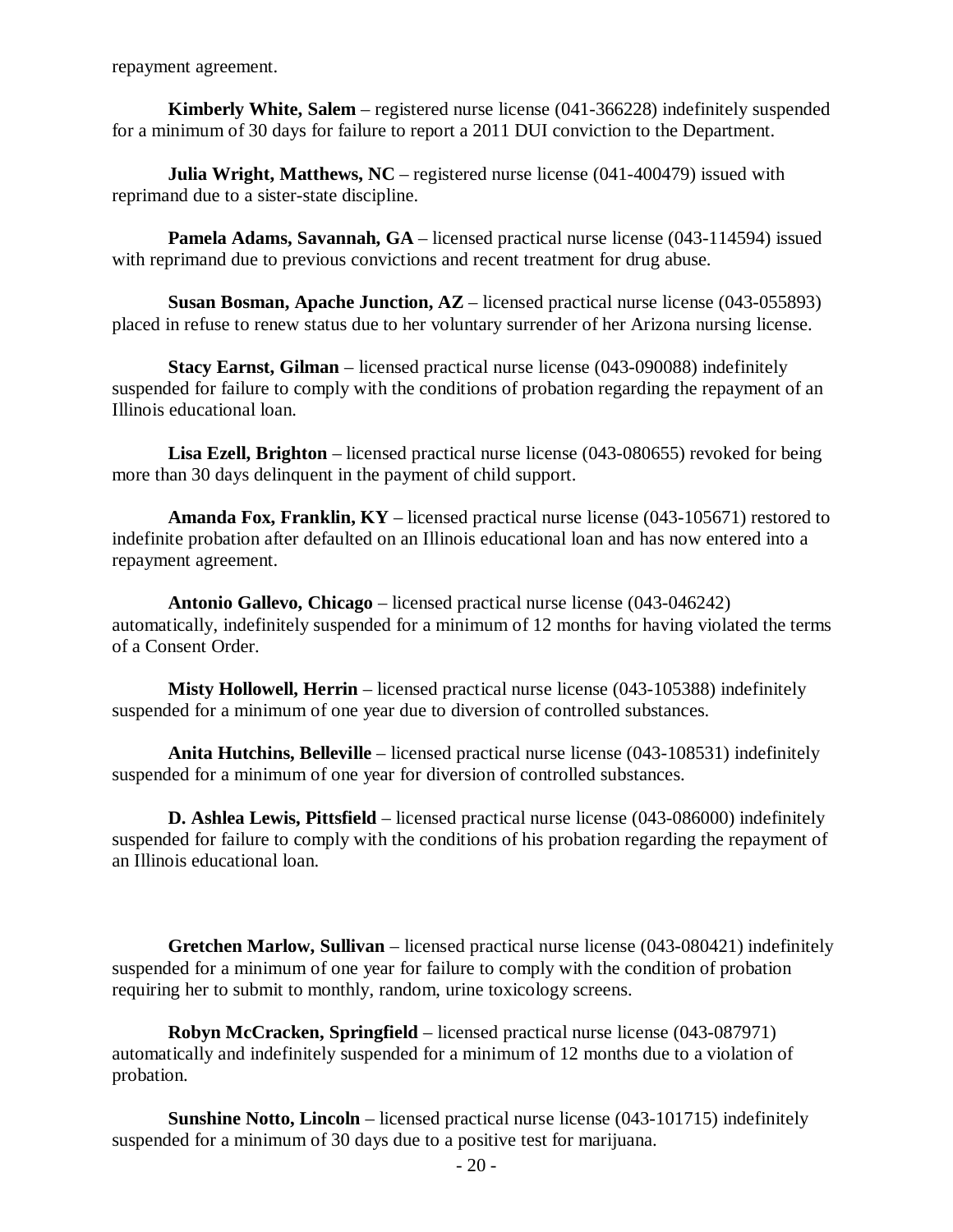**Jonathan Wood, Peoria** – licensed practical nurse license (043-087809) suspended for two months, followed by indefinite probation for a minimum of three years with work restrictions due to unprofessional conduct related to attempted alteration of a drug screen test and past drug abuse.

#### **NURSING HOME ADMINISTRATOR**

**Patrick O'Brien, Chicago** – nursing home administrator license (044-002175) reprimanded for failure to employ a Director of Nursing and failure to report an allegation of abuse.

#### **OCCUPATIONAL THERAPY**

**Kathleen Posuniak, Granite Bay, CA** – occupational therapy license (056-002616) placed in refuse to renew status due to a sister-state discipline.

#### **PHARMACY**

**Kyle Ealy, Chicago** – pharmacy technician license (049-204163) placed in refuse to renew status for being more than 30 days delinquent in the payment of child support.

**Brandy Jarrel, Mulberry Grove** – pharmacy technician license (049-151411) placed in refuse to renew status for being convicted in State court of the charge of Official Misconduct, a Felony.

**Terri Lhotka, Naperville** – pharmacy technician license (049-107077) restored to indefinite probation after defaulted on an Illinois educational loan and has now entered into a repayment agreement.

**Brian Rawlings, Roselle** – pharmacy technician license (049-109092) revoked for being more than 30 days delinquent in the payment of child support.

#### **REAL ESTATE**

**Patrick Check, Chicago** – real estate leasing agent student license (472-013709) revoked for being more than 30 days delinquent in the payment of child support.

**Markel Albrecht, Plano** – real estate broker license (475-081197) placed in refuse to renew status for operating an unlicensed brokerage company and for engaging in deceptive advertising.

**Nicole Alexander, Justice** – real estate salesperson license (476-420903) indefinitely suspended for a minimum of three years and fined \$25,000 for commingling client funds with her personal accounts, failure to remit funds belonging to others, failure to maintain records relating to licensed activities, engaging in unethical and unprofessional conduct and failure to cooperate with the Department's investigation.